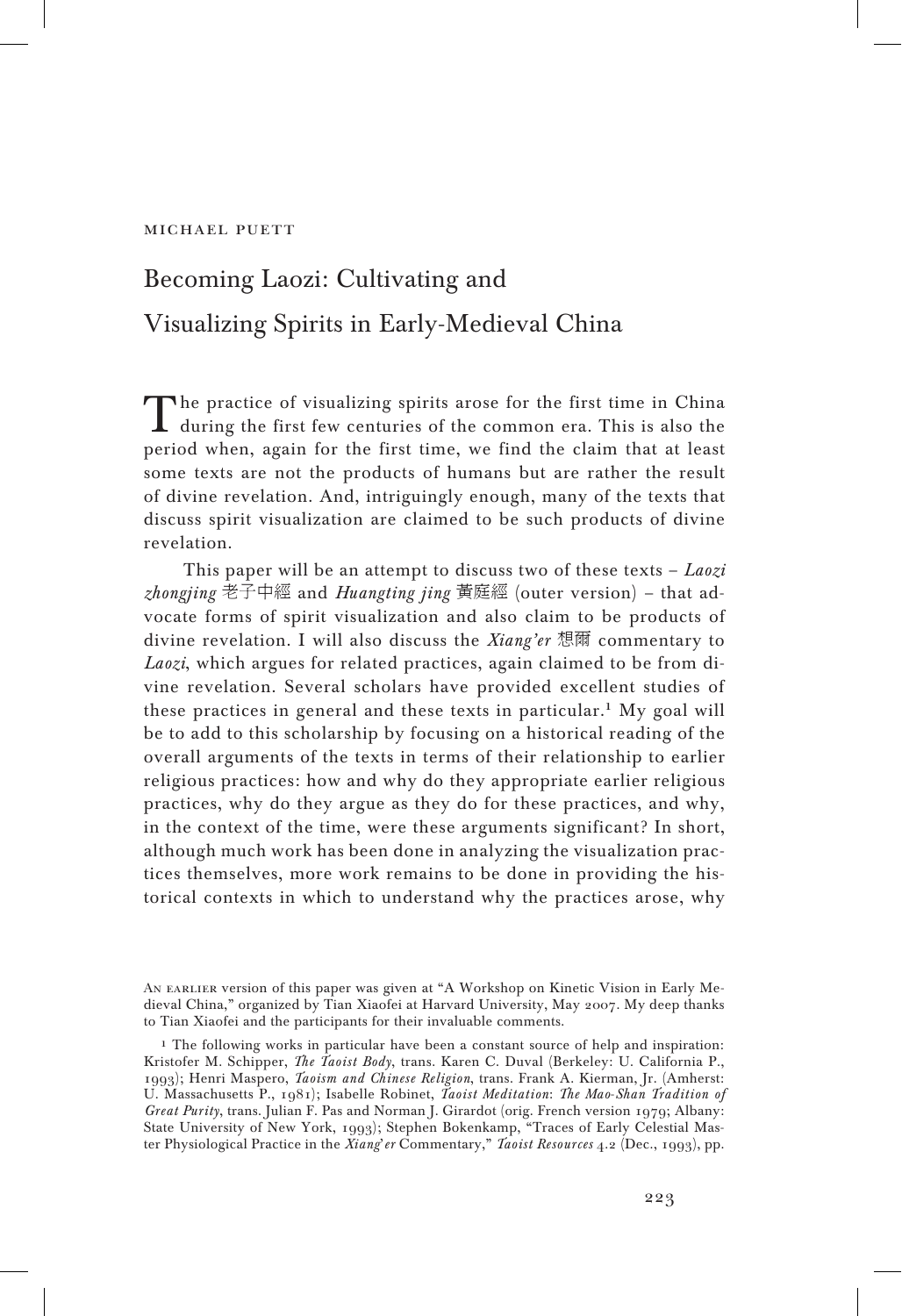they became significant, and why they were associated in this period with divine revelation.

To explicate the arguments, I begin with a short discussion of some of the religious practices in early China to which these visualization practices were responding and from which they were appropriating.

# THE CONSTRUCTED LINEAGES OF THE DIVINE: SACRIFICE IN CHINESE ANTIQUITY

The first major tradition upon which spirit visualization practices built was that of sacrifice. Although the spirit visualization practitioners were explicitly opposed to sacrifice, they nonetheless built upon much of the logic of early Chinese sacrificial practice. A brief review of early Chinese sacrifice will thus be helpful.

The landscape in early China was haunted – filled with ghosts and spirits who were seen as highly capricious and extremely dangerous. Humans were thus constantly attempting to use sacrifice to control and mollify the divine powers, and ideally to transform them into ancestors and spirits who would actually act on behalf of the living humans. The logic that underlay this was one in which sacrifice would provide names and forms to spirits and thus define them (as ancestors, supportive spirits, and so forth) and to some extent control them.

In terms of the later debates over sacrificial practice, two forms of this practice are particularly relevant. The first was the classical model, employed in the courts of the Zhou, and then reinterpreted and ultimately redeployed in a very different form at the imperial court beginning in the late Western Han. In the interpretations to be found in the sacrifice chapters of the *Liji* 禮記, ghosts would be transformed into

<sup>37</sup>–51; Stephen Bokenkamp, *Early Daoist Scriptures* (Berkeley: U. California P., 1997); Stephen Bokenkamp, *Ancestors and Anxiety*: *Daoism and the Birth of Rebirth in China* (Berkeley: U. California P., 2007); Fabrizio Pregadio, *Great Clarity*: *Daoism and Alchemy in Early Medieval China* (Stanford: Stanford U.P., 2006); Fabrizio Pregadio, "Early Daoist Meditation and the Origins of Inner Alchemy," in Benjamin Penny, ed., *Daoism in History*: *Essays in Honour of Liu Ts*'*un*-*yan* (London: Routledge, 2006), pp. 121–58; Robert Ford Campany, *Making Transcendents*: *Ascetics and Social Memory in Early Medieval China* (Honolulu: U. Hawaii P., 2009); Robert Ford Campany, "Making Scenes: Disciplines of Visualization in Early Medieval China," (paper presented at "A Workshop on Kinetic Vision in Early Medieval China," organized by Tian Xiaofei; Harvard University, May 2007); Terry Kleeman, "Daoism in the Third Century," in Florian C. Reiter, ed., *Purposes*, *Means and Convictions in Daoism*: *A Berlin Symposium* (Wiesbaden: Harrassowitz Verlag, 2007), pp. 11–28; Gil Raz, "Imperial Efficacy: Debates on Imperial Ritual in Early Medieval China and the Emergence of Daoist Ritual Schemata," in Reiter, ed., *Purposes*, *Means and Convictions in Daoism*, pp. 11–28; Tian Xiaofei, "Seeing with the Mind's Eye: The Eastern Jin Discourse of Visualization and Imagination," *AM* 3d ser. 18.2 (2006), pp. 67–102.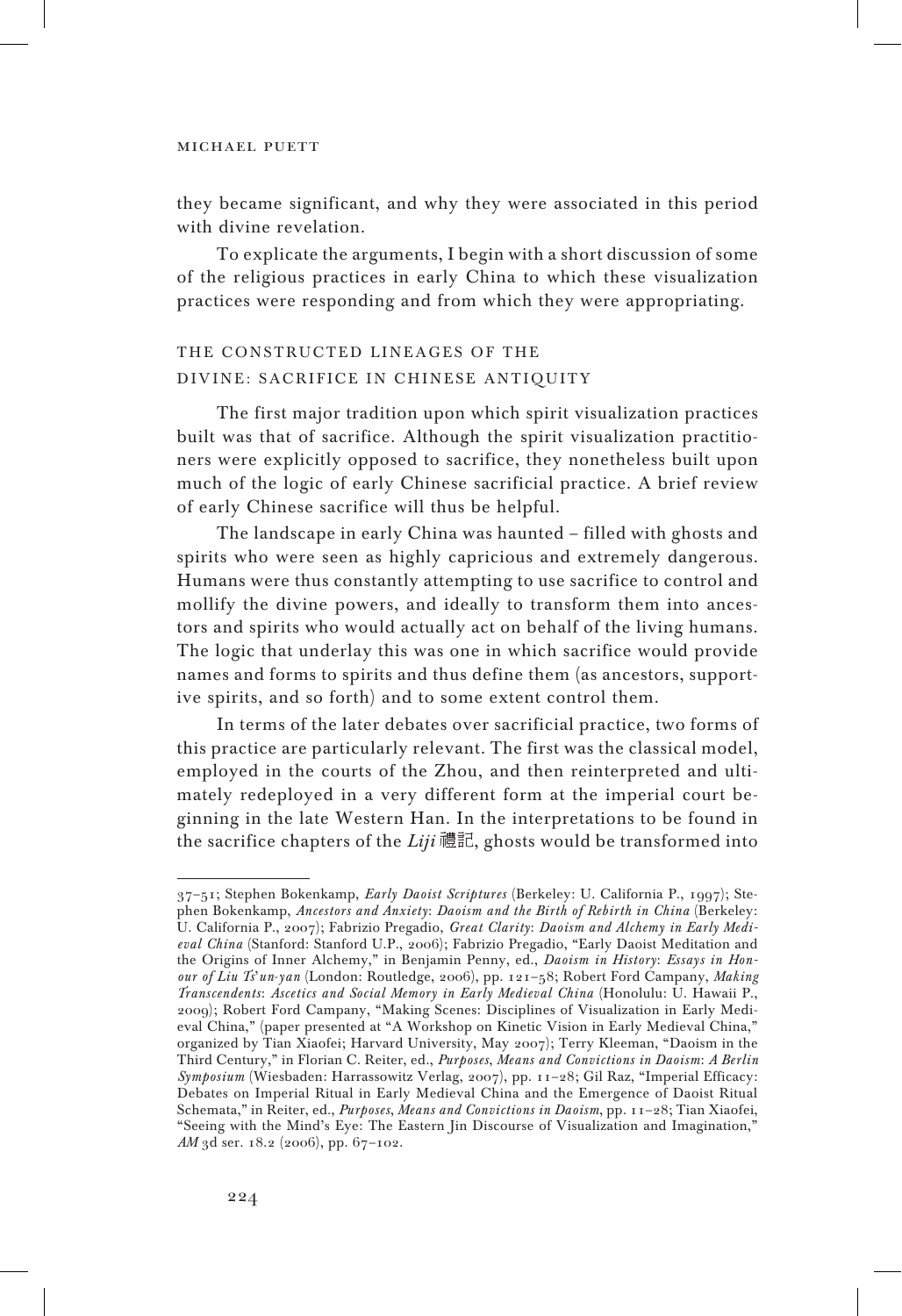ancestors and lineage relationships would thus be constructed through the sacrificial offerings to them. The ruler alone would be allowed to offer sacrifices to Heaven, thus making himself into the Son of Heaven. He would also be defined as the father and mother of the people – thus becoming the central figure linking all of the lineages together under Heaven.<sup>2</sup> The latter notion was defined ritually by the fact that those under the ruler would eat the leftovers from his sacrifices.<sup>3</sup> Sacrifice, in other words, allowed the practitioners to construct lineage relationships with capricious divine powers, transforming ghosts into ancestors and transforming a human into the Son of Heaven. At the central court, this would result in a social hierarchy in which the ruler is the center, ritually offering to Heaven, with the populace arrayed below him in ranked order, ritually eating the leftovers of the ruler's offerings.<sup>4</sup>

In opposition to this model was the imperial model, created with the Oin empire and developed further by Han Wudi 漢武帝  $(r. 141-87)$ вс), in which the Great One (Taiyi  $\pm$ ) was posited as an even higher deity than Heaven. The ruler would circulate throughout the realm, personally performing sacrifices to the local gods. The emperor would thus directly link the various local spirits together. The ruler would ultimately become himself divinized and immortal through this process, become closer to the Great One, and gain dominance over the local deities.<sup>5</sup>

In the 30s bc, the court swung decisively against Han Wudi's system and fully supported the classical model as outlined in the *Liji*. 6

<sup>2</sup> Michael Puett, "The Offering of Food and the Creation of Order: The Practice of Sacrifice in Early China," in Roel Sterckx, ed., *Of Tripod and Palate*: *Food*, *Politics*, *and Religion in Traditional China* (New York: Palgrave MacMillan, 2005), pp. 75–95.

<sup>3</sup> Michael Puett, "Combining the Ghosts and Spirits, Centering the Realm: Mortuary Ritual and Political Organization in the Ritual Compendia of Early China," in John Lagerwey and Marc Kalinowski, eds., *Early Chinese Religion*: *Shang Through Han* (1250 bc–220 ad) (Leiden: Brill, 2009), pp. 695–720.

<sup>4</sup> Michael Puett, "Human and Divine Kingship in Early China: Comparative Reflections," in Nicole Brisch, ed., *Religion and Power*: *Divine Kingship in the Ancient World and Beyond* (Chicago: The Oriental Institute of the University of Chicago, 2008), pp. 199–212.

<sup>5</sup> Michael Puett, *To Become a God*: *Cosmology*, *Sacrifice*, *and Self*-*Divinization in Early China* (Cambridge: Harvard University Asia Center, 2002), pp. 225–58.

<sup>6</sup> For the late-Western Han ritual reform, see Michael Loewe, *Crisis and Conflict in Han China*: 104 BC to AD 9 (London: George Allen and Unwin, 1974); Wang Baoxuan 王葆玹, *Xihan jingxue yuanliu* 西漢經學源流 (Taipei: Dongda tushu gongsi, 1994); Marianne Bujard, *Le sacrifice au ciel dans la Chine ancienne*: *Théorie et pratique sous les Han Occidentaux* (Paris: Ecole française d'Extrême-Orient, 2000). I have also discussed the debates in chap. 8 of my *To Become a God*.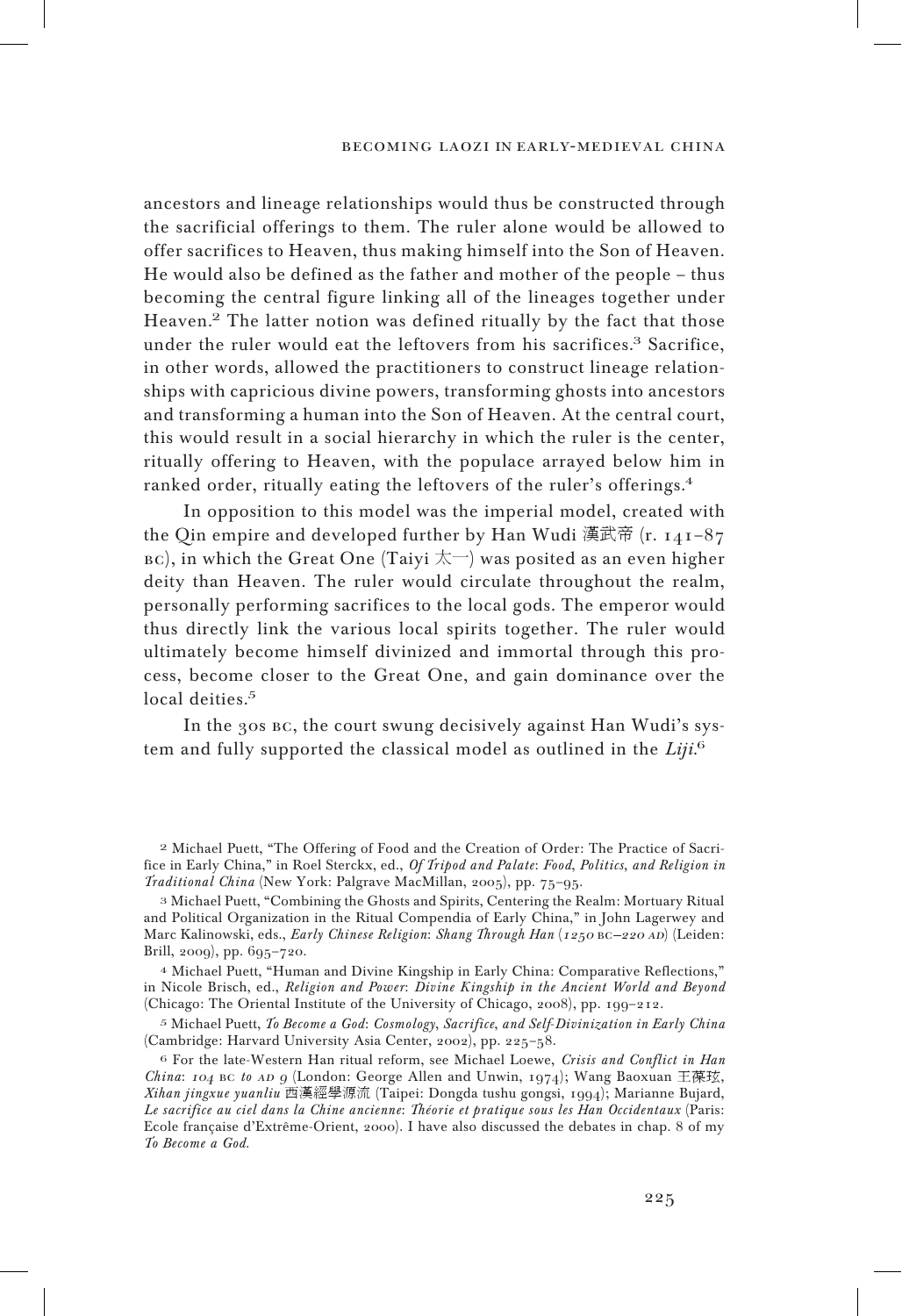## SELF-DIVINIZATION

The second body of material that the visualization practices were building upon is what I have elsewhere called self-divinization literature – materials that claim humans to have spirits within their body that, if properly cultivated, allow the adept to himself become more refined and to draw closer to the One. Here, however, the One is defined not as the highest deity, but rather as the source of the energies that pervade the cosmos. By drawing close to it, the adept ultimately himself becomes divinized.<sup>7</sup>

These self-divinization techniques, which began emerging in the fourth century before the common era, were explicitly opposed to sacrifice – instead of transforming divine powers through sacrifice, the goal was to divinize the adept and gain powers over the spirits directly. Although the techniques did not involve visualization of spirits, they did involve nourishing them, keeping them in place within one's body, and linking them through the circulation of energies (*qi* 氣) and essence (*jing* 精) throughout the adept's body.

The reader will undoubtedly note how close these self-divinization practices are to the imperial sacrificial system instituted under Han Wudi, even though the former are opposed to sacrifice and the latter are predicated upon sacrifice. In both cases, the goal is to nourish the spirits, link them directly through the adept, and thereby get closer to the Great One and thus gain immortality and divinization. The difference is that what in the imperial model is done through the ruler's physical circulation throughout the realm is done in the self-divinization literature within the adept's body. As I have argued elsewhere, the two practices were clearly related. Indeed, lengthy discussions of selfdivinization techniques are to be found in *Huainanzi* – a text that was put together by Han Wudi's uncle at his court in Huainan, one of the most powerful kingdoms in the Han empire, only a few decades before Han Wudi would consolidate his sacrificial system.<sup>8</sup> Both of these were part of the extreme forms of divinization being supported in the early Han court – forms of divinization and imperial excess that the court reforms in the 30s bc ultimately overthrew.

As we shall see, the spirit visualization practices that arose in Chinese late antiquity were building upon both of these earlier practices.

<sup>7</sup> Examples include the "Neiye," "Xinshu, shang," and "Xinshu, xia" chapters of *Guanzi*. For a fuller discussion of the self-divinization literature, see Puett, *To Become a God*, pp. 109–17.

<sup>8</sup> The fact that Liu An would later be charged with treason helped the *Huainanzi* to be seen later as an oppositional text in the early Han. But, when it was being composed, it was very much a part of the early-Han imperial culture. See Puett, *To Become a God*.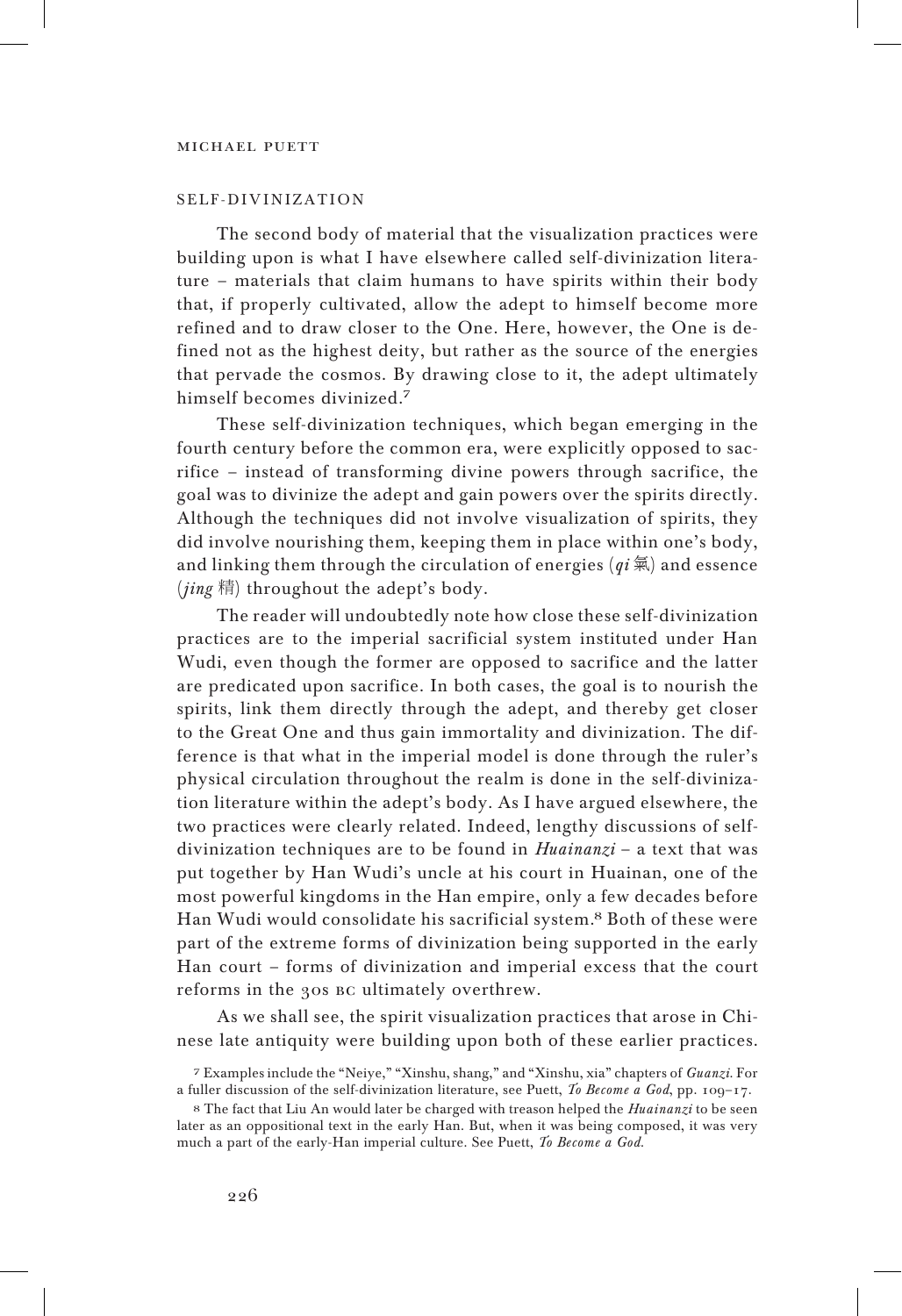#### becoming laozi in early-medieval china

But in both the imperial forms of sacrifice and the self-divinization practices, the emphasis was on humans utilizing these techniques (whether sacrifice or cultivation) to control and ultimately gain the powers of the divine. In contrast, the spirit visualization practices that arose in the first several centuries of the common era explicitly move in the opposite direction: these are not human attempts to define and demarcate divine powers and place them into a hierarchy of human construction, nor was it an attempt to cultivate the divine powers in order to divinize the adept. Although the adept does achieve transcendence through these practices, the practices are revealed by a higher deity, and the adept is undertaking the practices only by following this higher deity.

## A MORAL COSMOS

In searching for earlier examples of comparable cosmologies based upon a higher god granting teachings to humanity, one has to look in some surprising places. One of the only bodies of materials from the pre-Han period of China that upholds a claim of divine revelation is that of the Mohists, an early religious community. The Mohists held that Heaven created the cosmos. Moreover, Heaven for the Mohists was a moral deity – not at all capricious. And Heaven was seen as presiding over a pantheon of deities who served to reward the good and punish the bad according to Heaven's directives.<sup>9</sup> They were not, in other words, capricious, and humans were not needing to transform them through sacrifice into a supportive pantheon.<sup>10</sup> Among the directives that Heaven sent down was a call for humans to create a similar hierarchy in human society, in which those who follow Heaven's dictates would be promoted and those who do not would be punished. Heaven accordingly also created rulers and political institutions for humanity.<sup>11</sup>

The Mohist claims that Heaven created the cosmos and political institutions to help humanity, and oversaw a pantheon of moral, noncapricious deities, interestingly enough gained very few supporters for the next half millennium. Some of the Mohist ideas concerning things like the promotion of the worthy and the importance of frugality were to gain some support, but the idea that Heaven was the guiding force in creating the world and directing humanity had almost no resonance in the ensuing Warring States, Qin, and Western Han. On the contrary,

<sup>9</sup> Michael Puett, *The Ambivalence of Creation*: *Debates Concerning Innovation and Artifice in Early China* (Stanford: Stanford U.P., 2001), pp. 51–56.

<sup>10</sup> Puett, *To Become a God*, pp. 101–4. <sup>11</sup> Puett, *Ambivalence of Creation*, pp. 51–56.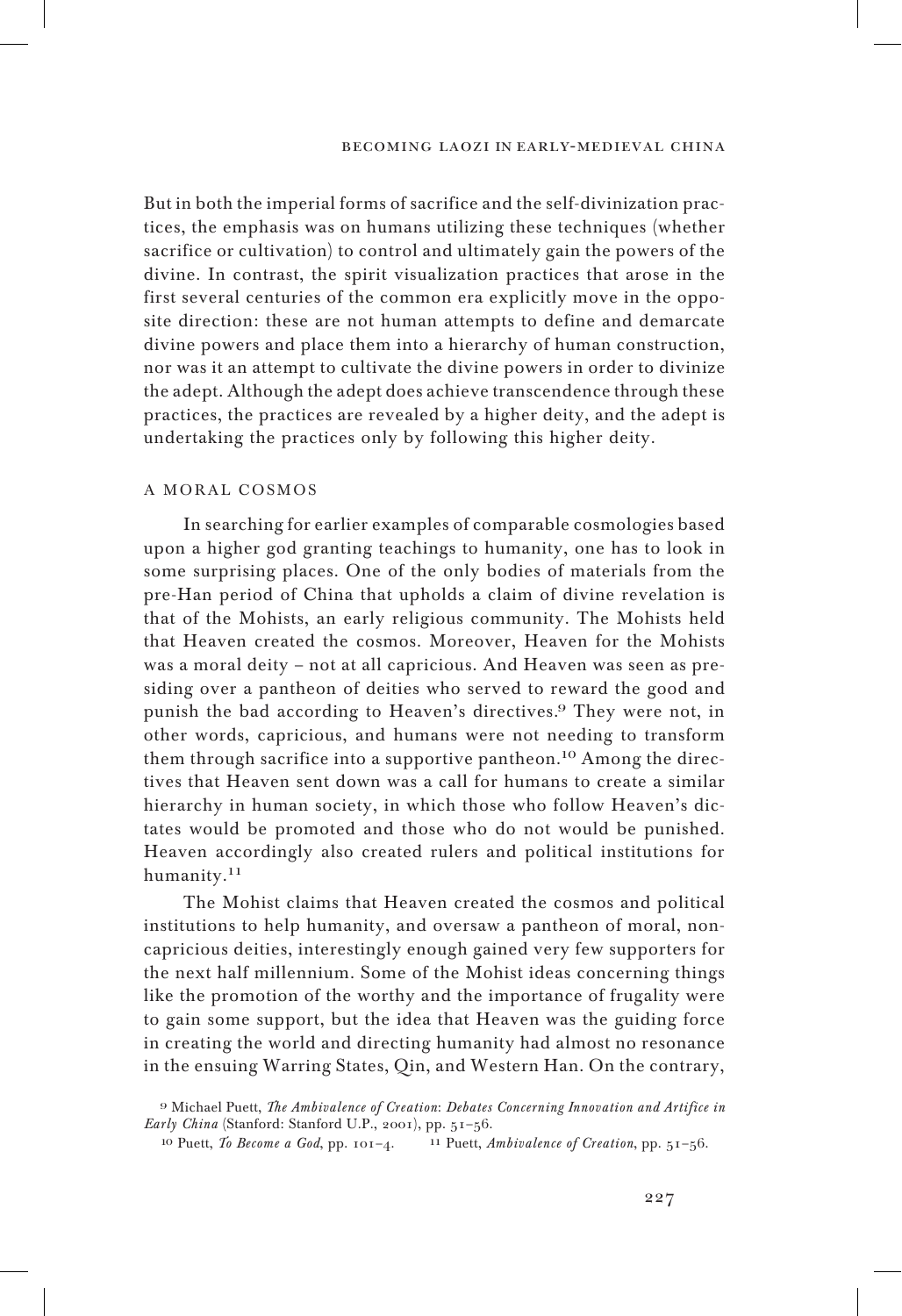the views that became dominant during this period held that human sages were the creators of culture, as well as the creators of the sacrifices needed to transform capricious divinities or of the techniques enabling humans to divinize themselves. Many argued that the sages created by following patterns found in Heaven, but few argued that Heaven actually created things for humanity on its own. Indeed, those figures who argued that Heaven actively intervened in human affairs tended to do so in order to stress the capriciousness of Heaven, not the clear morality of Heaven.

This changed dramatically, however, beginning during the political turmoil that produced the Eastern Han and continuing for several centuries. Millenarian movements emerged that proclaimed themselves to be followers of revelations handed down by a higher deity – a deity who is moral and non-capricious, and who therefore does not need to be transformed by human sacrifices in order to act on behalf of humanity. Indeed, these movements were explicitly opposed to the practice of sacrifice altogether. These same movements also began endorsing the practice of spirit visualization.

## MILLENARIAN THEOLOGIES IN CHINESE LATE ANTIQUITY

The millenarian movements just mentioned came about as the Han state weakened over the course of the second century of the common era. The one about which we know most is the Celestial Masters 天師 道, one of the main early texts of which we turn to momentarily.<sup>12</sup> In many ways, the theology and even social world of the early Celestial Masters was very close to the Mohists. The Celestial Masters held that there was a high deity who was moral and fully non-capricious and who handed down teachings for humanity. Moreover, this high deity also called upon humans to create a social hierarchy in which those who followed the admonitions properly would be promoted. Unlike the Mohists, the Celestial Masters called this high deity the One  $-$ (also called the Way 道), and it was explicitly seen as being higher than Heaven. Occasionally, this high deity would take on human form and, under the name of Laozi  $\overline{z}$ . give revelations to humans.<sup>13</sup>

<sup>12</sup> For excellent discussions of the Celestial Masters, see Šfuchi Ninji 大淵忍爾, *Shoki no D±ky±* 初期の道教 (Tokyo: S±bunsha, 1991); Isabelle Robinet, *Taoism*: *Growth of a Religion*, trans. Phyllis Brooks (Stanford: Stanford U.P., 1997), pp. 53–77; Terry Kleeman, *Great Perfection*: *Religion and Ethnicity in a Chinese Millennial Kingdom* (Honolulu: U. Hawaii P., 1998); and idem, "Daoism in the Third Century."

<sup>13</sup> On Laozi as a god, see Anna Seidel, *La divinisation de Lao Tseu dans le Taoisme des Han* (Paris: École Française d'Extrême-Orient, 1992); Livia Kohn, *God of the Dao*: *Lord Lao in History and Myth* (Ann Arbor: Center for Chinese Studies, 1998).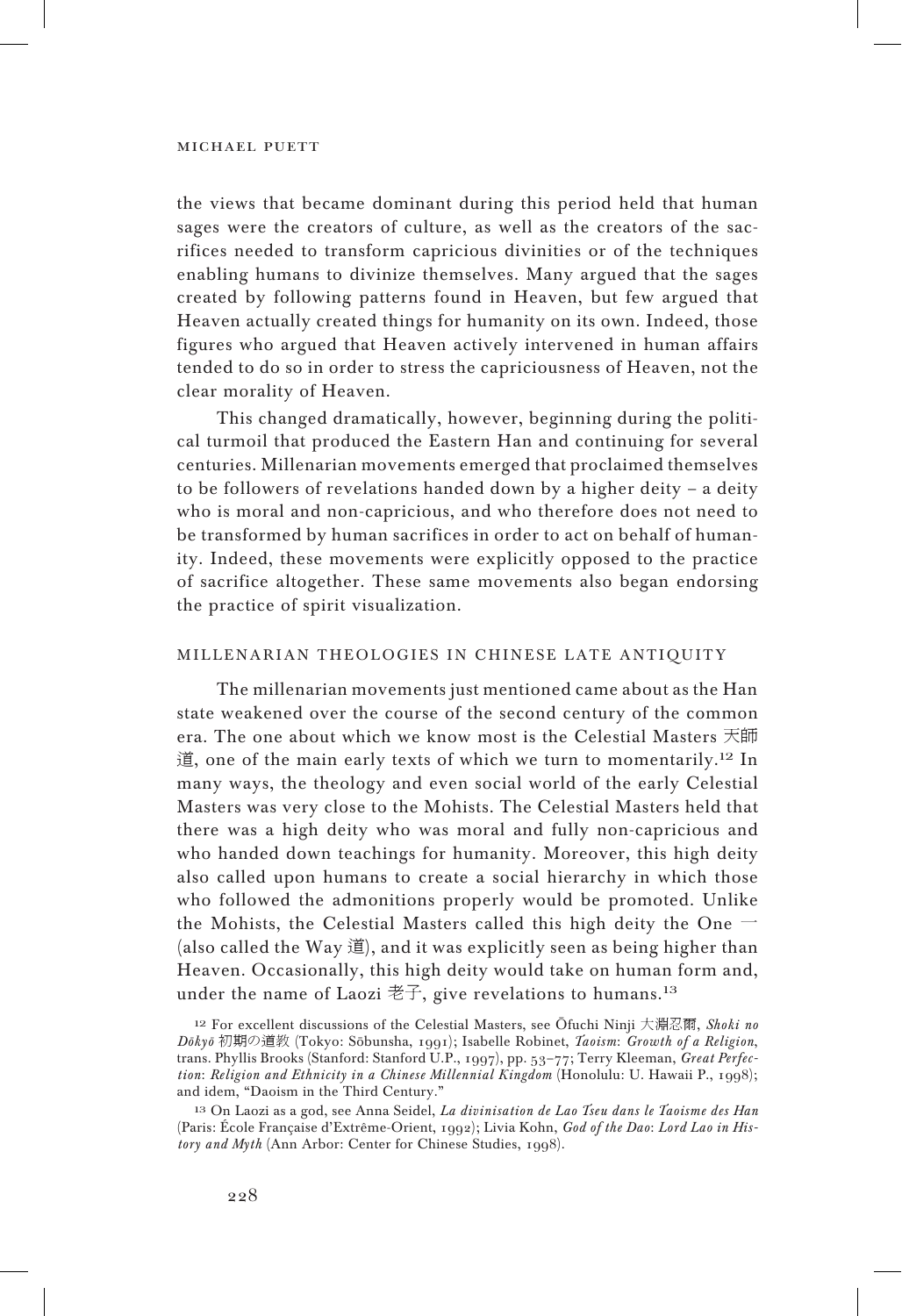#### becoming laozi in early-medieval china

Although in many ways very close to the Mohists, the fact that the high god is the One is a clue already of a significant difference. As seen above, the One was posited, both in the self-divinization literature and in Han Wudi's sacrificial system, as being higher than the other divine powers, including Heaven.<sup>14</sup> It was also associated in both the self-divinization literature and Han Wudi's sacrificial system with techniques that allowed humans to divinize themselves and, by becoming closer to the One, ultimately gain powers over the lesser divinities. That was true in the Celestial Masters as well. Indeed, many of these techniques would be appropriated, albeit in a very different form, by the Celestial Masters.<sup>15</sup>

But here the direction is reversed: these are not techniques created by humans to allow them to gain more powers vis-à-vis the divine. On the contrary, it is the higher god, the Way, who reveals these practices. Moreover, the Way does so because nourishing the spirits helps the cosmos – in other words, helps the Way. And, finally, the Way is explicitly opposed to sacrifice – the primary practice used by humans to control and transform divine powers.

The Celestial Masters thus appropriated elements of divinization associated with practices surrounding the One from the Warring States and Han periods. However, by reading the One as a high god and treating these practices as having been handed down by this god, the Celestial Masters shift the nature and goals of the practices dramatically.

To explore this further, let us turn to the *Xiang'er* commentary to the *Laozi*, a text either written in, or at least appropriated by, the Celestial Masters.<sup>16</sup>

<sup>14</sup> One of our earliest references to the Great One is the "Taiyi shengshui" ("The Great One Generates Water"), a text excavated from the Guodian tomb, sealed around 300 BC; see Sarah Allan and Crispin Williams, eds., *The Guodian Laozi*: *Proceedings of the International Conference*, *Dartmouth College*, *May* <sup>199</sup>8 (Berkeley: The Society for the Study of Early China and The Institute of East Asian Studies, U. of California, 2000), pp. 162–70, 228–31. Although not a creator deity in the text, the Great One is seen as that which gives birth to the rest of the cosmos, including Heaven and Earth. See Puett, *To Become a God*, pp. 160–65. Over the next several centuries, appeals were made to the One or Great One as that which is more powerful than the classical pantheon of gods and goddesses. As we have already seen, this One or Great One could be posited as a cosmological force or as the highest deity — or as some combination of both. But the key is that it was something more powerful and more primordial than Heaven, Earth, and the rest of the gods and goddesses.

<sup>15</sup> Michael Puett, "Forming Spirits for the Way: The Cosmology of the *Xiang*'*er* Commentary to the *Laozi*," *Journal of Chinese Religions* 32 (2004), pp. 1–27.

<sup>16</sup> The *Xiang*'*er* commentary was discovered in Dunhuang (S 6825), and consists of commentary to chapters three through thirty-seven of the *Laozi*. The Celestial Masters attributed it to Zhang Lu, the grandson of the Zhang Daoling, the figure who received revelations from the god Laozi.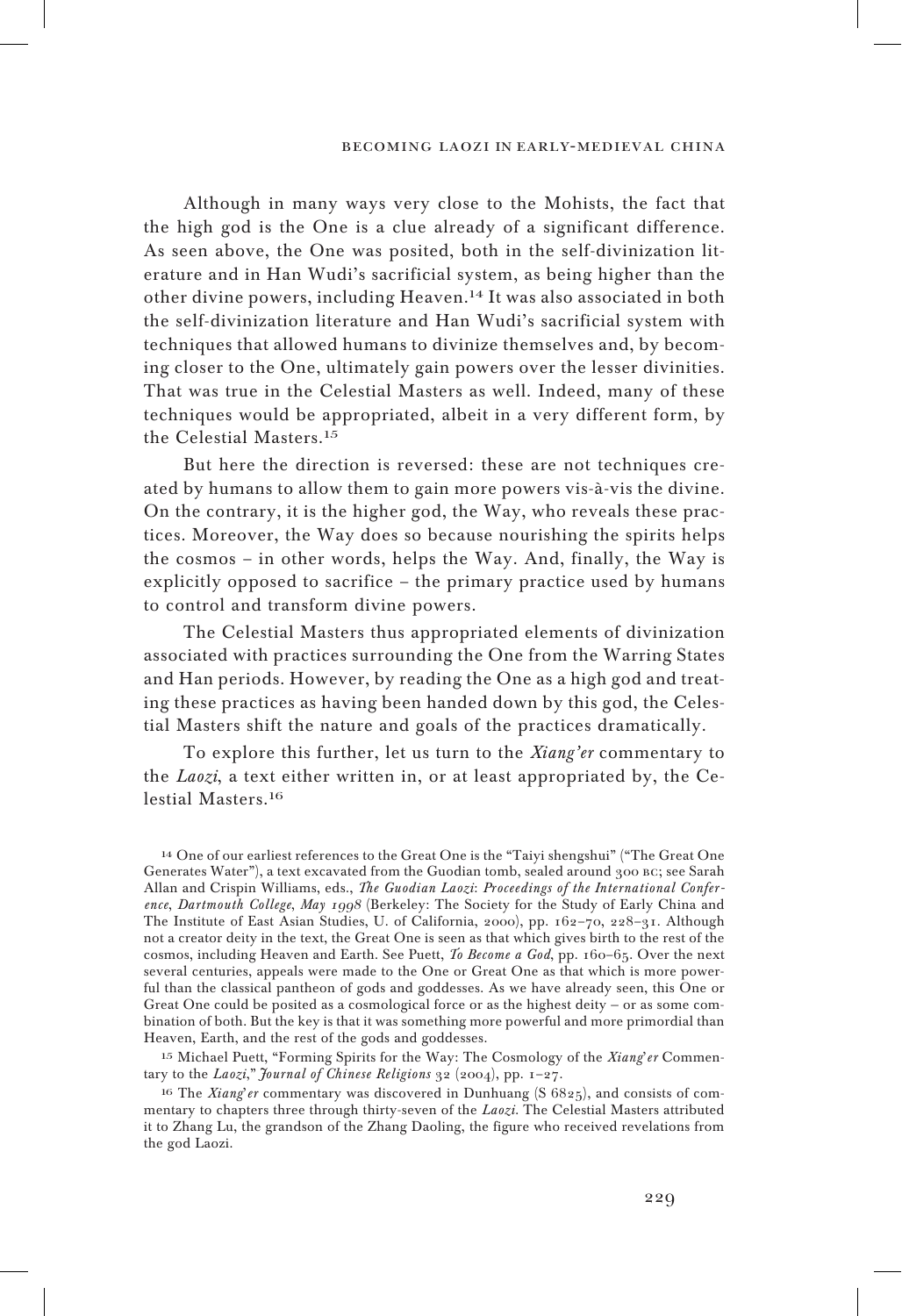## THE *XIANG'ER* COMMENTARY TO THE *LAOZI*

The *Xiang'er* commentary reads the text of the *Laozi* as a divine revelation.<sup>17</sup> It was revealed by the Way, the highest deity, who also hands down admonitions for humans to follow. When humans do so, they are rewarded, since the Way rules over a moral cosmos that rewards the good and punishes the bad. This is illustrated well in the commentary's somewhat counterintuitive reading of chapter five of the *Laozi*: 18

"Heaven and Earth are inhumane. They take the myriad things as straw dogs."

Heaven and Earth model themselves on the Way. They are humane to those who do good, and inhumane to those who do bad. Therefore, when they bring to an end the badness of the myriad things, they do not love them but see them as grass and as dogs.<sup>19</sup>

Heaven and Earth are deities below the Way that serve to reward and punish humans. And humans are called upon to create a social hierarchy that operates in the same manner as the moral cosmos of the Way:

"The sage is not humane, but treat the hundred families as if they were straw dogs."

The sage patterns himself on Heaven and Earth. He is humane to the good and inhumane to the bad. When it comes to the ruler correcting and bringing the bad to an end, he also sees them as if they were straw dogs. This is why when the people accumulate good merit, their essence and spirit communicate with the Way. If there are those who wish to attack and injure one, Heaven will then save one. The common people are all just followers of straw

<sup>17</sup> For excellent studies of the *Xiang*'*er* commentary, see Rao Zongyi 饒宗頤, *Laozi Xiang*'*er zhu jiaojian* 老子想爾注校牋 (Shanghai: Guji chubanshe, 1991); Šfuchi, *Shoki no D±ky±*; Bokenkamp, "Traces of Early Celestial Master Physiological Practice"; idem, *Early Daoist Scriptures*, pp. 29–77; and William G. Boltz, "The Religious and Philosophical Significance of the 'Hsiang Erh' Lao-tzu in Light of the Ma-wang-tui Silk Manuscripts," *BSOAS* 45 (1982), pp. 95–117. For a discussion of the cosmology of the *Xiang*'*er* commentary, see Puett, "Forming Spirits for the Way."

<sup>18</sup> My translations of the *Xiang*'*er* commentary, here and throughout this paper, have been aided tremendously by the superb translation given by Stephen Bokenkamp in his *Early Daoist Scriptures*, pp. 78–148. I have also learned enormously from Rao Zongyi's *Laozi Xiang*'*er zhu jiaojian* and Boltz's, "Religious and Philosophical Significance of the 'Hsiang Erh' Lao-tzu."

<sup>19</sup> *Xiang*'*er*, as found in in the photographic copy of the manuscript in Šfuchi Ninji 大淵 忍爾, *Tonk± D±ky±*: *Zurokuhen* 敦煌道經, 圖錄編 (Tokyo: Fukutake, 1979; hereafter, *XE* ), pp.  $421-34$ , lines  $31-34$ . My article uses the line numbers given in this edition, as expressed by the numbers following "*XE* :".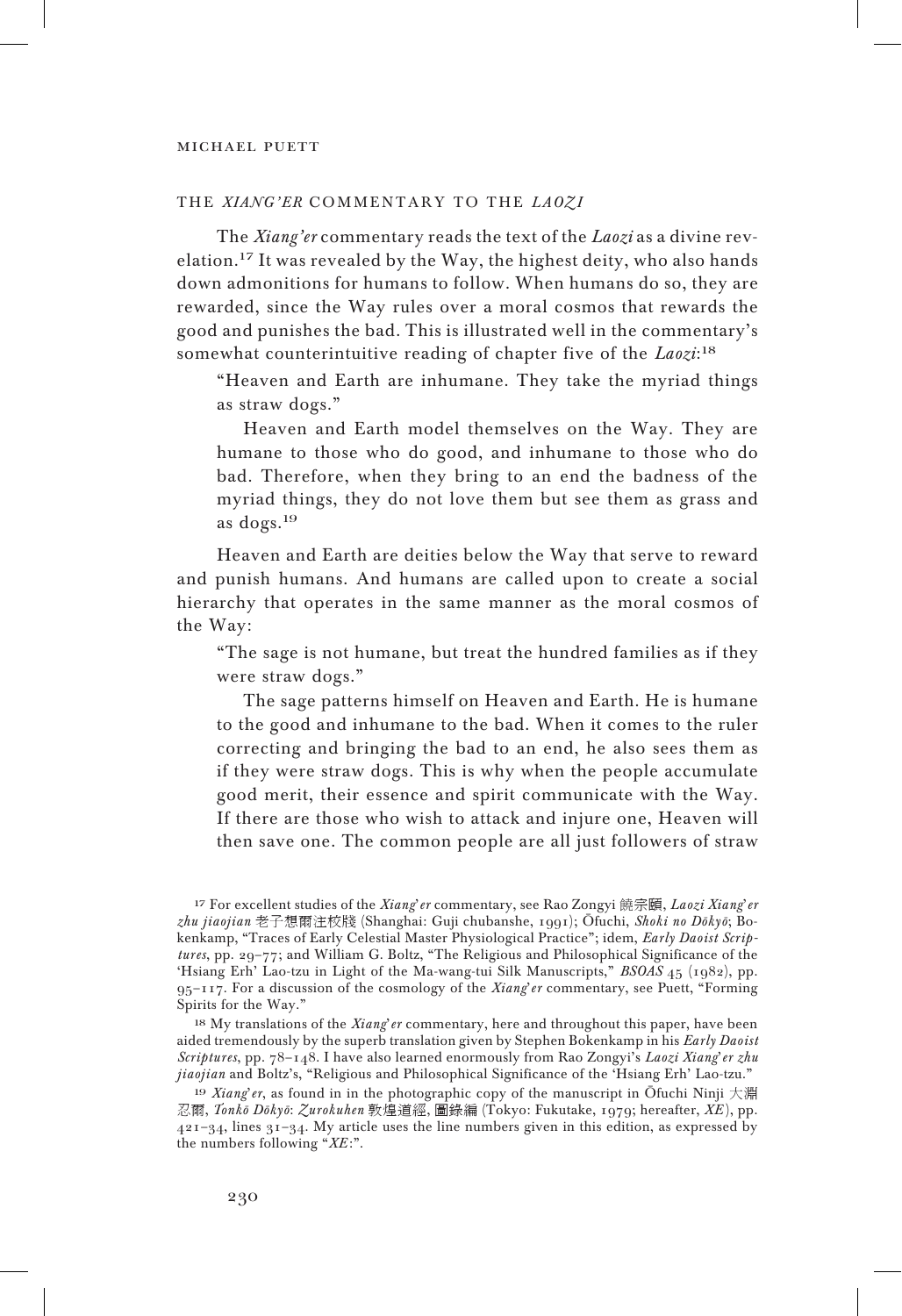dogs. Their essences and spirits are unable to communicate with Heaven.<sup>20</sup>

In short, *Xiang'er* reads the ideas in *Laozi* as being very much like those of the Mohists: the Way, like Heaven for the Mohists, rules over a moral cosmos and directs humans to create a social world modeled on the moral hierarchy of the high deity.

As such, the *Xiang'er* commentary is explicitly opposed to the practice of sacrifice.

"I say: As for the practice of [eating] leftover food and libations, these are the things that we detest."

Those who practice the Way live; those who lose the Way die. The correct method of Heaven does not reside in sacrificing and offering. The Way therefore forbids sacrifices and offerings, and for them has heavy penalties. Sacrifice is communication with the demonic. Therefore, if there are leftover foods, implements, or remains [from the sacrifices], the people of the Way will never drink, eat, or use them.<sup>21</sup>

The logic of *Xiang'er* accepts that sacrifice involves communion with ghosts, but it strictly forbids the practice. Tellingly, the commentary also strictly forbids the eating of leftovers. But note the thrust of the argument: *Xiang'er* is assuming that most people are continuing to sacrifice. The argument here is simply that those who practice the Way should not practice the sacrifices nor partake of the leftovers. On the contrary, they should attempt to follow the Way, which is, among other things, *ziran* 自然. I follow Stephen Bokenkamp in translating *ziran* as "self-sufficiency":

"Rarely speaking is being self-sufficient (*ziran*)."

Self-sufficiency is the Way. It enjoys clarity and stillness. If one speaks rarely, one enters into clarity and stillness. If one combines this with self-sufficiency, one can live long.<sup>22</sup>

The Way is self-sufficient. If the adept is as well, as we shall see, he will be removed from the network of lineage ties (including the constructed lineage ties created through sacrifice) that otherwise binds all humans and those ghosts who have been made into ancestors. As such he will be long-lived.

Precisely what does this mean? It means that the adept's body should be able to generate itself, as opposed to being dependent on others:

<sup>20</sup> *XE*: 34–37. <sup>21</sup> *XE*: 373–76. <sup>22</sup> *XE*: 357–58.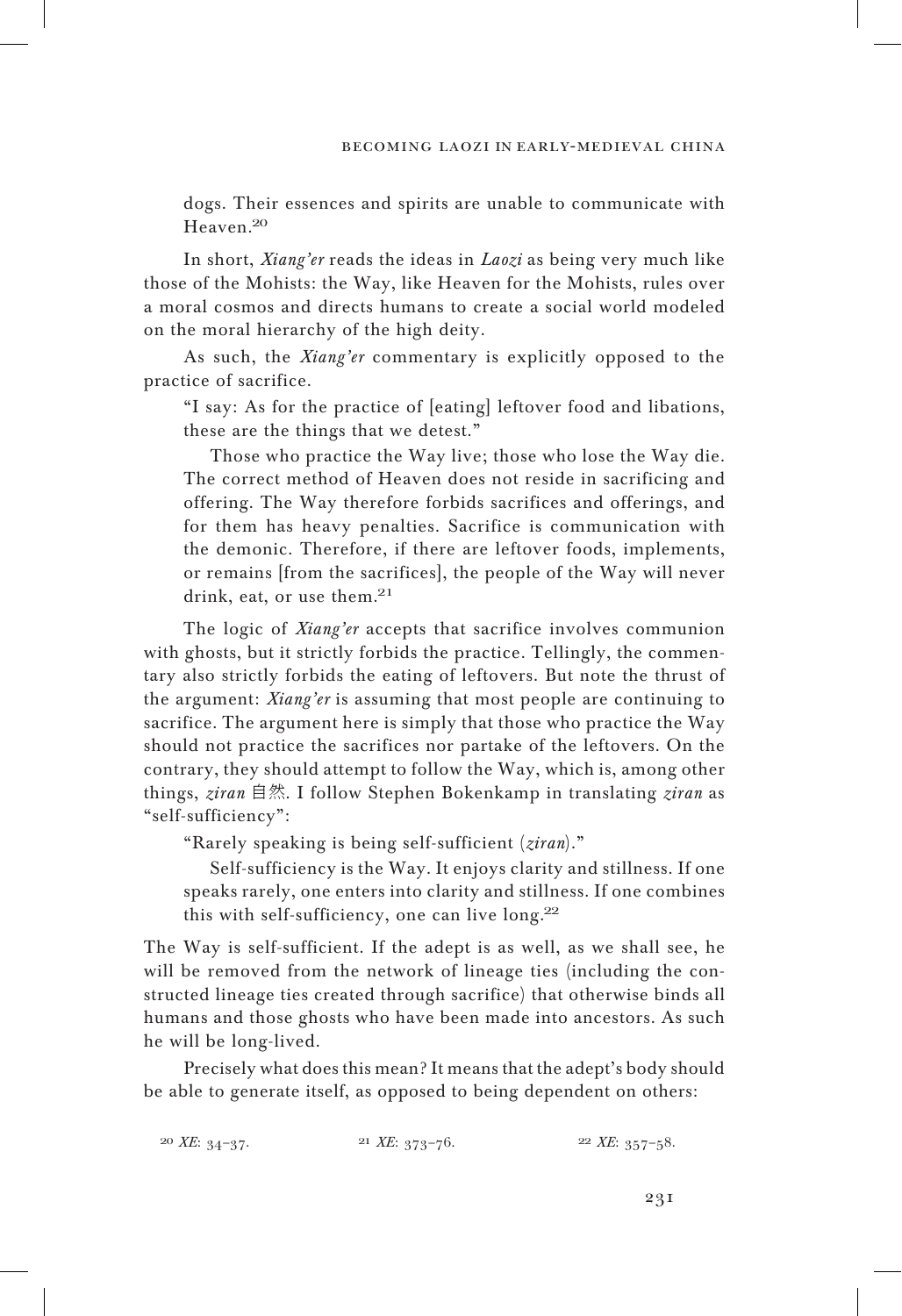The body should constantly generate itself and take calming the essences and spirits as its basis. It should not depend on others but instead support itself continuously.<sup>23</sup>

The body must generate itself, and this requires calming the essences and spirits.

The point is repeated throughout the commentary:

Humans should only preserve their bodies; they should not love their bodies. What does this mean? If you maintain the admonitions of the Way, you accumulate goodness and complete accomplishments; accumulate essences and complete 成 spirits. When spirits are completed, the transcendents live long. Consider them [the spirits] the treasures of the body.<sup>24</sup>

The adept must follow the admonitions of the Way, accumulate essences, and complete spirits. The full physiology here is that humans have spirits within them, and, by accumulating essences, they can bring these spirits to completion. Those who so do will become transcendents and live long.

To explicate the argument in full, let us read through a portion of the commentary sequentially, beginning with chapter six, as this section forms a linked argument.

Chapter six of the *Laozi*, contains the famous reference to the spirit of the valley, which I translate according to later readings:

"The spirit of the valley does not die. This is called the dark female."

The *Xiang'er* commentary characteristically offers a different interpretation, in this case via a rereading of one of the characters:

"Valley" 谷 is "desire" 欲. 25

Through character substitution, the commentary thus reads the *Laozi* line as "Desiring the spirits not to die is called the dark female." This allows the commentator to develop his argument about preventing the spirits from dying:

Essence is congealed to become spirits. If you desire to command the spirits not to die, you should congeal the essences and hold fast to them. The female is the earth. Form and nature are stable; women model themselves on this. They are therefore not firm. If a man desires to congeal essences, his mind should be modeled on the earth and imitate females. Do not act such that affairs are initiated.<sup>26</sup>

<sup>23</sup> *XE*: 456–57. <sup>24</sup> *XE*: 161–63. <sup>25</sup> *XE*: 50. <sup>26</sup> *XE*: 50–53.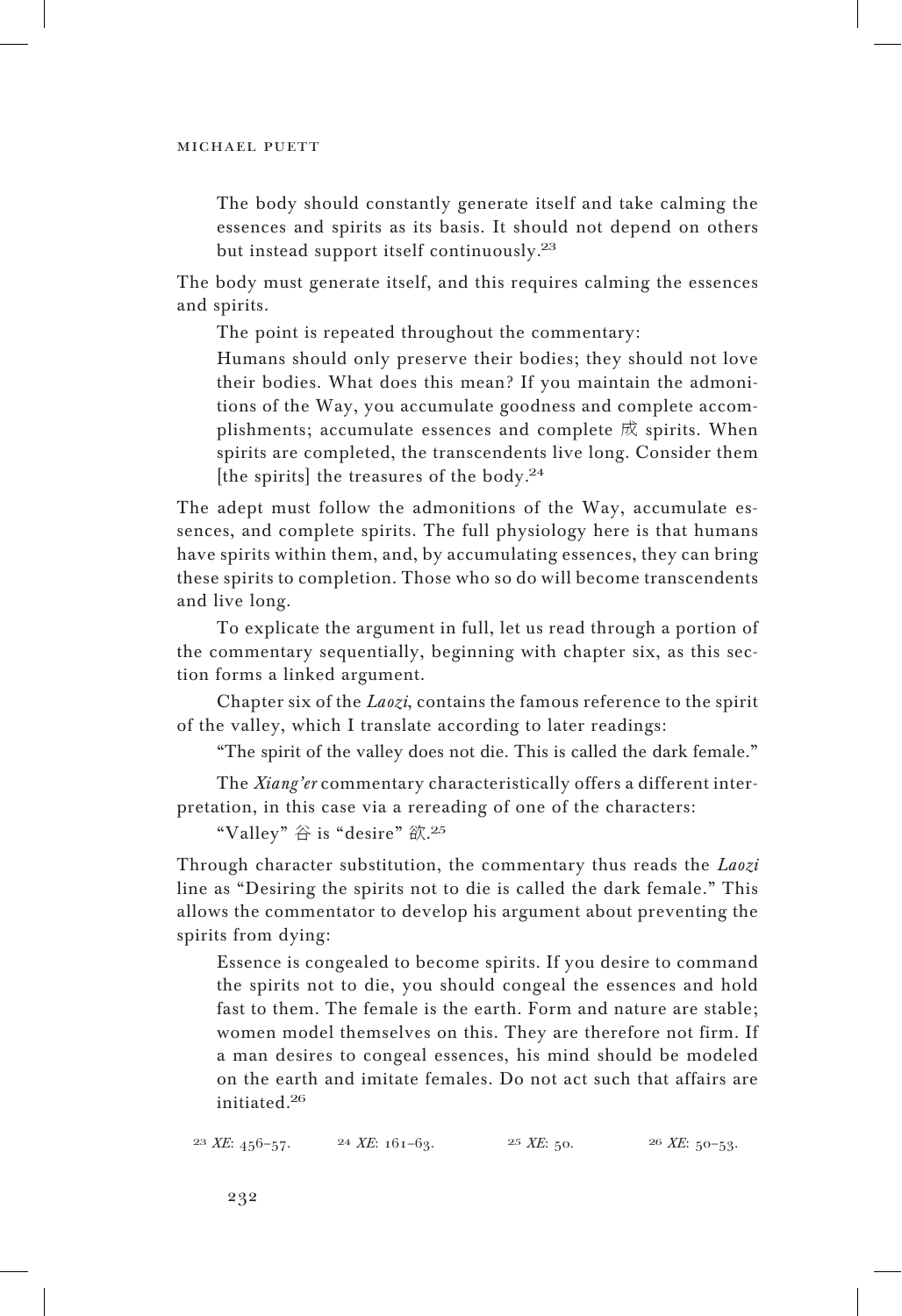When essences are congealed, they become spirits. If one wants to keep the spirits within one's body from dying, one must congeal one's own essences and hold fast to them. The text associates the ability to do this with females. Thus, males are called upon to model themselves on females, and not to initiate affairs.

This valuation of the female – certainly common to virtually all readings of the *Laozi* – is taken in a distinctive direction by the *Xiang'er* commentary:

"The gate of the mysterious female is the root of Heaven and Earth."<sup>27</sup>

The female is the earth; women model themselves upon it. The hole of yin (that is, the vagina) is the gate, the organ of life and death. It is the most essential, and is therefore named the "root." The male member is also named the "root."28

The female attributes are granted priority. But the text immediately reads the passage in question in terms of sexual physiology, and also underlines that both male and female sexual organs count as this "root" of life and death. The text then elaborates:

"Soft so as to exist."

The Way of yin and yang, is thereby like congealing essences to make life. By the year when one comes to know the mandate (namely, age fifty), one should meet one's duty and then stop oneself. When one is young in years, even though one possesses it, one should limit it and be sparing. "Soft" refers to infrequency. If one follows this infrequency and restriction from one's youth, one will endure a long time.<sup>29</sup>

Sexual reproduction is a process of yin and yang meeting such that essences are congealed to make life. The text clearly thinks this must be done, but one should do so only infrequently. The sense would appear to be (and this will be confirmed soon) that using one's essence for sexual reproduction also means a loss of one's essence and thus a loss of one's ability to generate spirits.

Sexual reproduction is thus necessary for the continuation of the human species, but also a great loss in terms of the more important goal of completing spirits:

Now this [copulating to reproduce] produces great calamities. Why did the Way create 造 it? The Way values ancestral sacrifices and values that the species does not end. It desires that humans join

<sup>27</sup> *XE*: 53. <sup>28</sup> *XE*: 53–54. <sup>29</sup> *XE*: 55–57.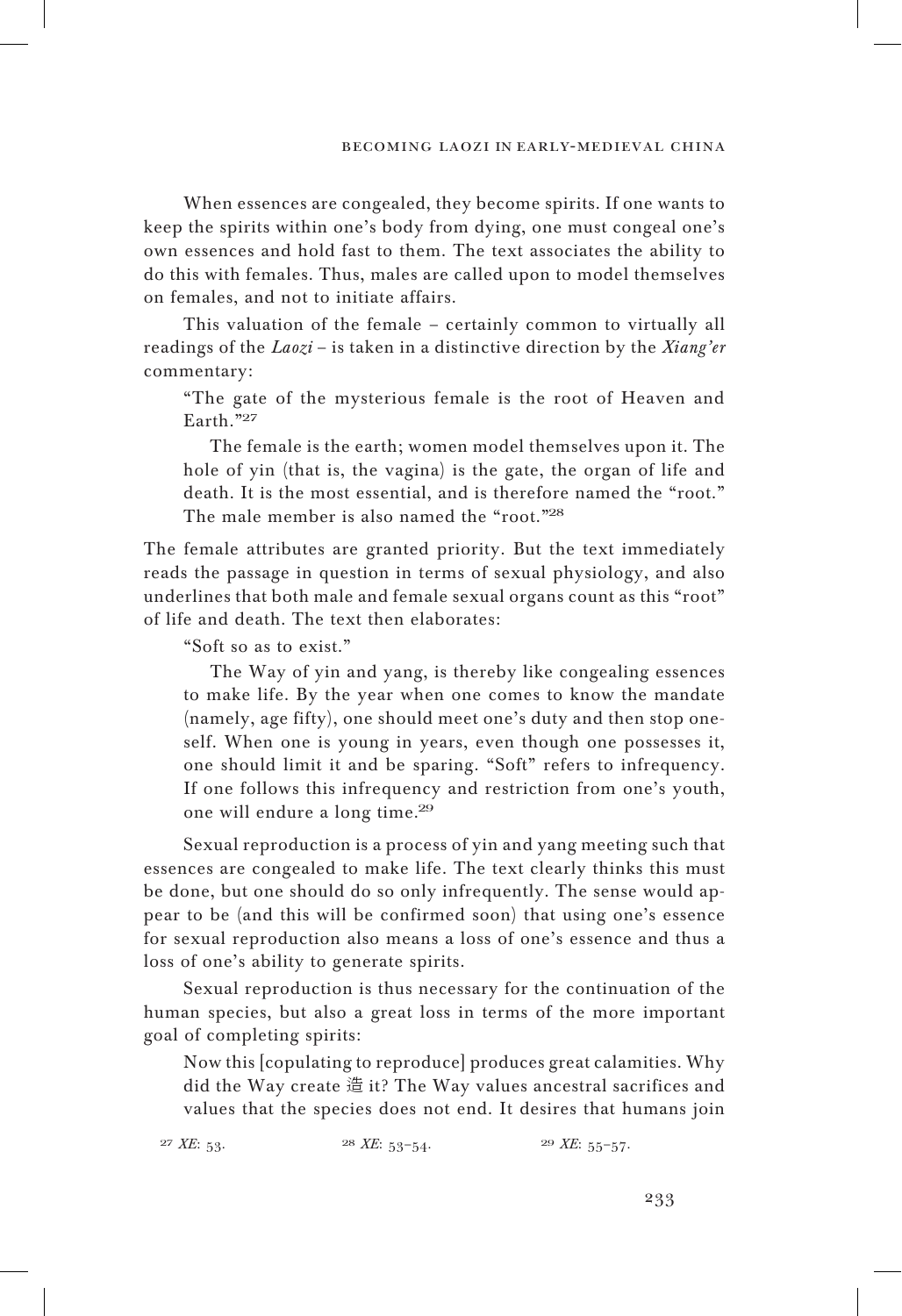their essences and generate life; therefore [the Way] teaches that when one is young one should be infrequent and sparing but not stop [copulating to reproduce]. It does not teach them to exert effort. The ideas of exerting effort emerged from the minds of fools. How could one blame the Way? Humans with utmost power have a strong will and are able to not unite and produce life. From a young age they stop this [the losing of their essences through copulation] and they are able to complete good spirits earlier. One calls these essences of the Way. Thus, it [the Way] commands Heaven and Earth to have no sacrifices, dragons no offspring, transcendents no wives, the Jade Maiden no husband. They are of great trustworthiness.<sup>30</sup>

Using one's essences for sexual reproduction means that one loses the essences that one could otherwise use for completing spirits. Essences used properly in this way are essences of the Way. The highest beings – Heaven, Earth, dragons, transcendents, and the Jade Maiden – use their essences in this way, and thus do not mate, reproduce, have offspring, and need ancestral offerings. Humans, not being at this level, do need to reproduce, and thus the Way created a world in which humans, in order to continue, must mate. But most then waste their essences, die accordingly, and become recipients of ancestral sacrifices. Ancestral sacrifices were thus not created by humans to control divine powers but are rather valued by the Way itself. But such practices are a lesser way for humans to use essence.

The exception are those few humans who themselves become transcendents:

"Undertake this and do not exert effort in it."

If one can undertake this Way, one can accord and obtain transcendent longevity. As for the affairs of men and women, one should not exert effort in them.<sup>31</sup>

The *Laozi* line in question is usually read as a statement of the importance of acting without overt effort. The *Xiang'er* commentary instead reads it as saying that one should undertake the teachings handed down by the Way, and should therefore avoid exertion in sexual intercourse. If one does so follow the Way, one can become a transcendent. Thus, those humans who hope to achieve transcendence must avoid wasting their essence through intercourse. As such they would become like Heaven and Earth. Hence the *Xiang'er* reading of the following *Laozi* line:

<sup>30</sup> *XE*: 57–63. <sup>31</sup> *XE*: 63–64.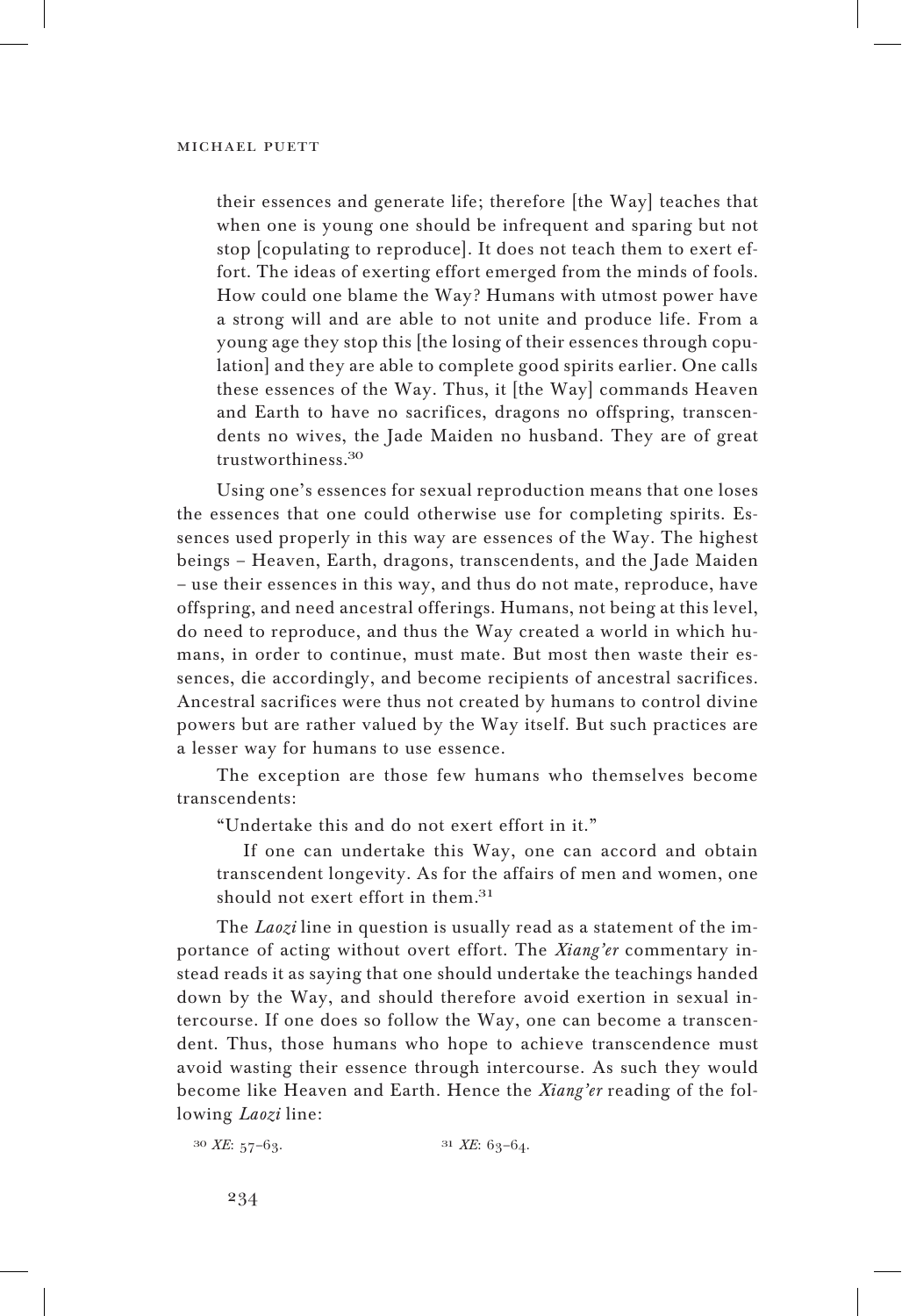"Heaven endures and Earth lives long; the reason that Heaven and Earth are able to endure and live long is that they do not themselves give birth. Therefore, they are able to endure and live long."<sup>32</sup>

They are able to model themselves on the Way, and are therefore able to generate themselves and endure and live long.<sup>33</sup>

Not concerned with giving birth to others, Heaven and Earth are able to live long.

In contrast, those who do not follow the Way lose their essence and ultimately lose their lives. Indeed, they are called "corpses." I will first quote the ensuing line of *Laozi* as it appears in other editions, including both the Mawangdui and Wang Bi editions:

"Being without self, he is therefore able to complete his self."

The *Xiang'er* commentary first gives a reading that takes "*si* 私" as " $\sin \mathbb{F}$ " ("corpses"), and then comments accordingly:

"Being without a corpse, he is therefore able to complete his corpse."

The bodies of those who do not understand the Way of long life are all just corpses that move. It is not the Way that moves them; it is entirely the motion of corpses. The reason that people of the Way are able to obtain the long life of transcendents is that they do not move the movement of corpses. They are different from the vulgar. Thus, they are able to complete their corpse and command themselves to become transcendent nobles.<sup>34</sup>

The world of sexual reproduction and ancestral sacrifice is also one of death, and those humans who live their lives this way are corpses. In contrast, those who follow the precepts of the Way do not follow the path of corpses but instead bring their vulgar bodies to completion and become transcendents.

We will skip a few lines and pick up with the *Xiang'er* commentary to chapter 9 of the *Laozi*:

"Upholding it and filling it is not as good as stopping. Regulating and yet taking pleasure in it, one cannot treasure it for a long time."

The Way teaches people to congeal essence and complete spirits. Now, the age is filled with fake specialists who falsely expound on the Way, referring to the texts of Huangdi, Xuannü  $\overline{\mathfrak{X}}$ 女, Gongzi 龔子, and Rongcheng 容成. They teach their followers

| $33$ XE: 65-66. | $34$ XE: $71-74$ . |
|-----------------|--------------------|
|-----------------|--------------------|

32 *Laozi* 7.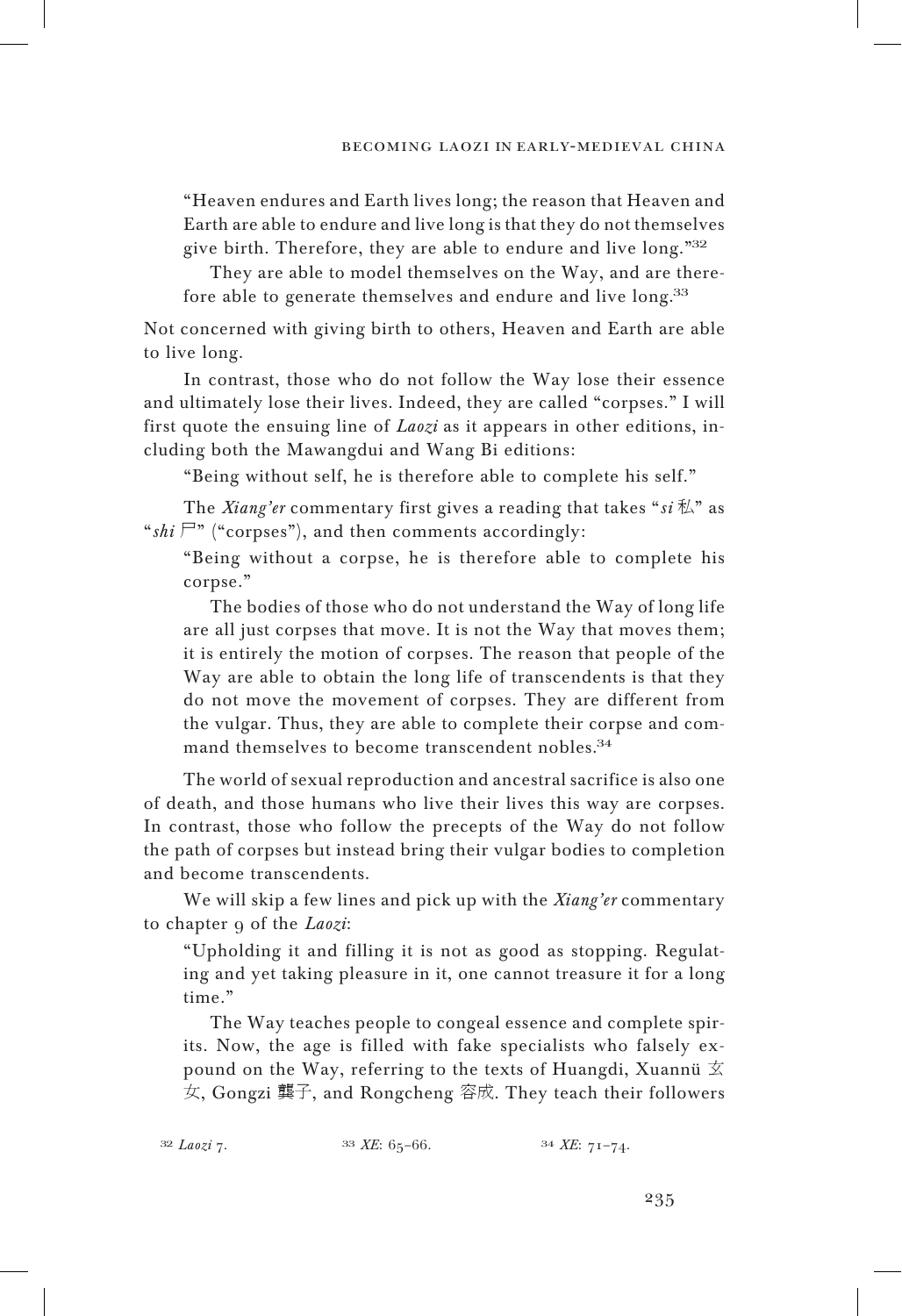not to spread [their essence] (semen) in intercourse with women, but through meditation to return the essence to supplement the brain. But their mind and spirit are not united, and they lose that to which they hold fast. Acting to regulate their pleasures, they cannot treasure it for long. *Ruo* 若 is  $ru$  如. "Not as good as 不如" refers to [not as good as] self-sufficiently being so.<sup>35</sup>

The Way teaches humans not to waste their essence in intercourse but rather to concentrate the essence and complete spirits with it.

The commentary then develops the full argument in a lengthy commentary to chapter 10 of the Laozi:

"If you carry and orient 營 the *po*-soul and preserve the One, you are capable of preventing them from separating."<sup>36</sup>

The *po*-soul is white 魄白也. Thus, essence is white — the same color as the origin.<sup>37</sup>

The *Xiang'er* commentary is not particularly interested in the *po*soul. But, by their common color of white, the commentary connects the *Laozi* line to essence, which is a key concern for the commentator. The color of whiteness also allows the commentary to link essence with the origin, and this will allow the commentary to read the *Laozi* reference to the One in a crucial way.

The commentary continues:

The body is the vehicle of the essence. Since the essence can leave you, you should carry and orient it. When spirits are completed and the *qi* comes, they carry and orient the body.<sup>38</sup>

The proper use of the body is as a vehicle for essence. Given the substitution already made, the commentary thus reads the first sentence of the *Laozi* line as calling on practitioners to use their bodies to carry and orient the essence.

The commentary turns next to the One:

If you wish to bring this task to completion, do not depart from the One. The One is the Way. Where does it reside in a person's body? How does one hold fast to it? The One does not reside in the human body. All those who depend upon the body fill the world with endless false arts. This is not the true Way. The One exists outside Heaven and Earth. When it enters between Heaven and Earth, it comes and goes in the human body. It moves everywhere within your skin; it does not rest in one place. The One disperses

<sup>35</sup> *XE*: 85–90. <sup>36</sup> *Laozi* 10. <sup>37</sup> *XE*: 102–3. <sup>38</sup> *XE*: 103–4.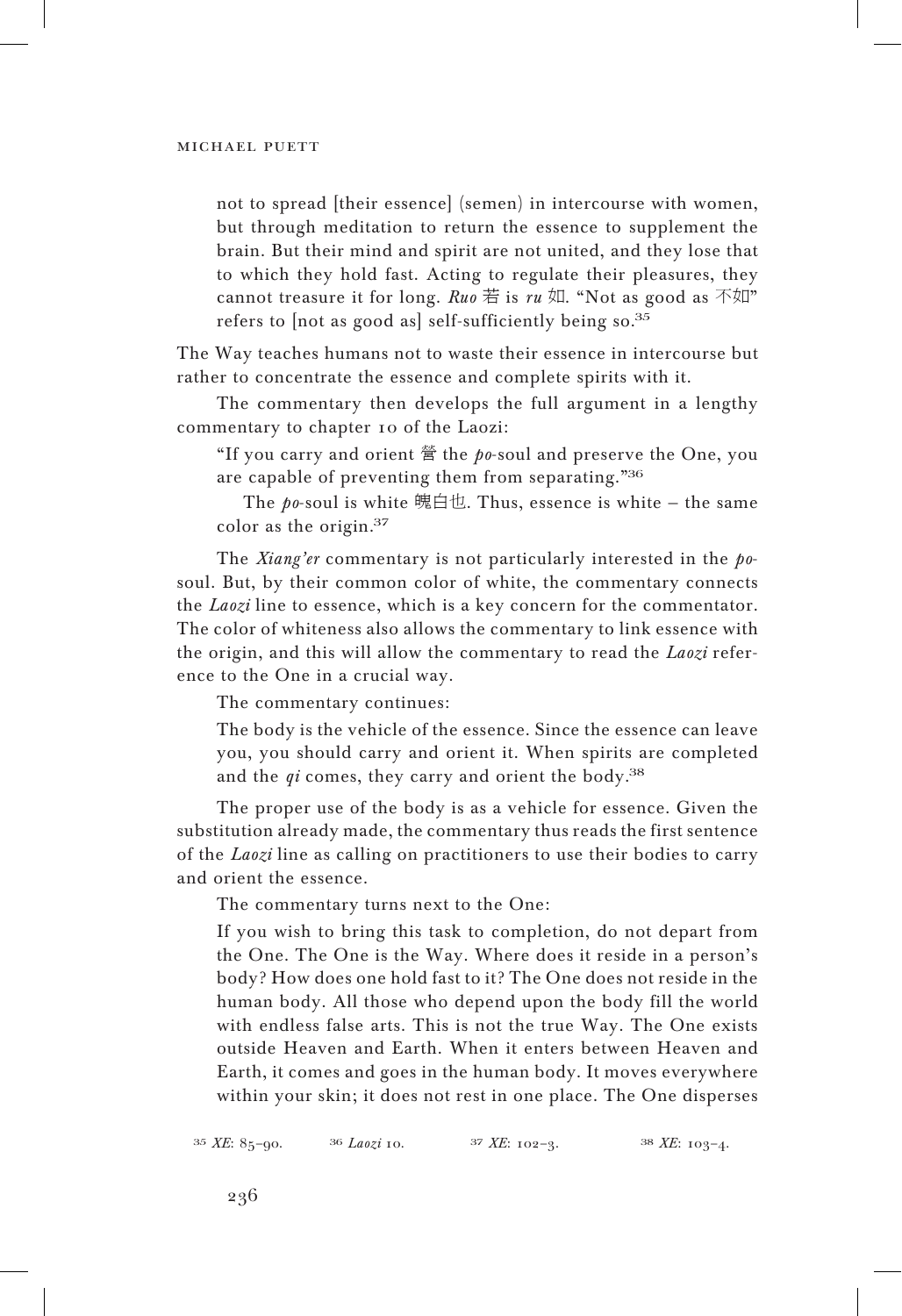its form as *qi* and collects its form as the Taishang Laojun (Laozi), who rules Kun Lun. It is sometimes called emptiness and nothingness; it is sometimes called self-sufficiency; it is sometimes called the nameless; all are the same.<sup>39</sup>

The One is the same as the Way. It exists outside of the world of bodies – at the cosmic level, it is outside Heaven and Earth, and at the level of humans it is outside the human body. The One then disperses itself as energies throughout the cosmos and throughout human bodies. It can also, during periods of great need, collect itself again as Laozi, who gives revelation to humans – the text of the *Laozi* being one such revelation.

The commentary contrasts this view with false arts, a contrast that the commentary continues to underscore:

Now we have spread the precepts of the Way, teaching humans that if they hold fast to the precepts and do not violate them, in their actions they will hold fast to the One. If they do not practice the precepts, in their actions they will lose the One. The world is filled with endless false arts that point toward the five viscera and call them the One. They close their eyes and meditate, desiring that their followers seek fortune. This is false. They just remove themselves more and more from life.<sup>40</sup>

The One, in the form of Laozi, has given humans precepts for how to act. If they follow these, they will be holding fast to the One. In contrast, the false arts locate the One in the human body, in the form of the five viscera, and thus teach their followers to meditate on this One within them. As such, according to the commentary, they simply become more like corpses, removing themselves from the life of the Way.

The overall argument of the *Xiang'er* commentary is thus becoming clear. All humans on earth are defined as corpses. But the Way has placed the essence (*jing*) within all of these corpses. The normative goal of the corpses is thus to congeal this essence to form spirits. But most of the corpses instead copulate and use the essence to produce more corpses. The Way does in fact support this copulation, for the Way continues to need more corpses for the production of more spirits. But, as more corpses fail to use their essence in this needed way, the deviant practices continue, and the cosmos falls progressively into greater danger.

<sup>39</sup> *XE*: 103–10. <sup>40</sup> *XE*: 110–13.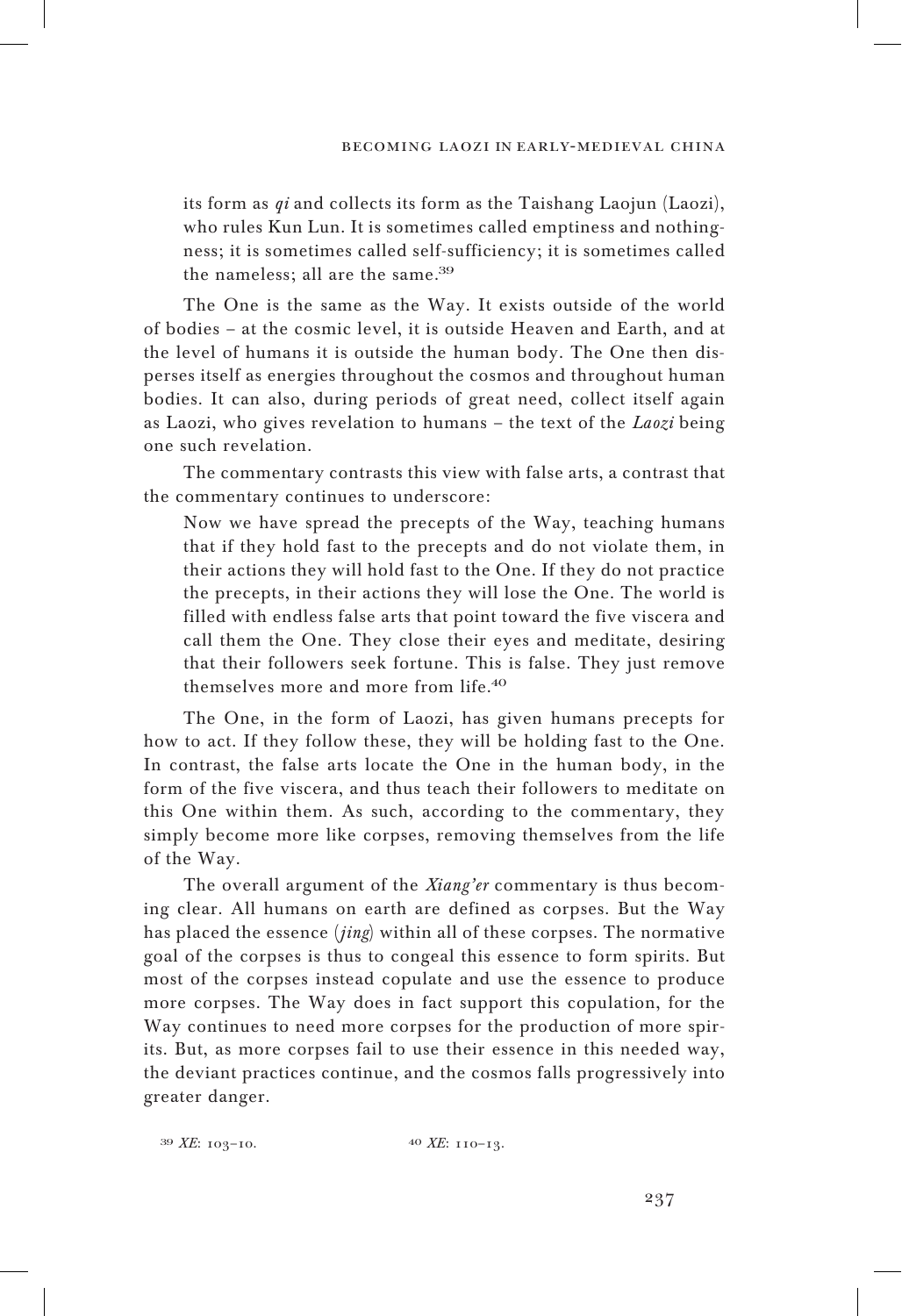As in the sacrifice chapter of *Liji*, corpses (living humans who become receptacles for spirits) are used to nourish spirits. But here the goal is not the creation of a hierarchical cosmos linked through chains of patterned filiality. Or, rather, all of that does go on, and was in fact created by the Way. But the *Xiang'er* claim is that a certain group of people are and in fact must be outside of this world of ritual. For the *Xiang'er*, these are the people who will form spirits for the Way, who will themselves become refined and become as long-lived as Heaven and Earth – avoiding sacrifice and thus remaining fully autonomous from the constructed world of sacrifices, ancestors, and lineages.

In other words, using essence to copulate and produce babies is necessary for the preservation of the human species. But the highest goal is to instead keep the essence within oneself and use it to bring spirits to completion. In practice, the teachings thus result in a society in which the majority of humans are copulating, forming families, and performing ancestral sacrifices. But those few who truly follow the teachings will be self-sufficient and will become transcendents.

Thus, the *Xiang'er* commentary builds upon self-divinization practices, but within a cosmology very reminiscent of the earlier Mohist communities, in which a high divinity (in *Xiang'er* the Way, for Mohists — Heaven) created the cosmos and continues to organize the spirits of the cosmos to reward the good and punish the bad. Like the Mohists, then, *Xiang'er* is positing a moral cosmos governed by a moral deity. Unlike the Mohists, however, the moral deity needs humans in order to preserve the cosmos. Humans thus become functionaries for the Way.

To gain a fuller understanding of the implications of these arguments, we now turn to two other texts from this same time-period that are working within a similar paradigm of appropriating self-divinization techniques within claims of divine revelation from the high deity Laozi. We will turn first to *Laozi zhongjing*.

## *Laozi zhong jin g*

*Laozi zhongjing* 老子中經 describes the spirits that exist in the human body, explains how to visualize them, and details the implications of doing so.<sup>41</sup> Like the *Xiang'er* commentary, it is a text that belongs

<sup>41</sup> My understanding of *Laozi zhongjing* has been helped immeasurably by the following works: Kristofer M. Schipper, "Le Calendrier de Jade – Note sur le *Laozi zhongjing*," *Nachrichten der Gesellschaft für Natur und Völkerlunde Ostasiens* 125 (1979), pp. 75–80; idem, "The Inner World of the *Lao*-*tzu chung*-*ching*," in E. Zurcher, ed., *Time and Space in Chinese Culture* (Leiden: Brill, 1995), pp. 114–31; John Lagerwey, "Deux écrits taoïstes anciens," *CEA* (2004) 14, pp. 139–71; Pregadio, *Great Clarity*; idem, "Early Daoist Meditation"; and Gil Raz, "Imperial Efficacy."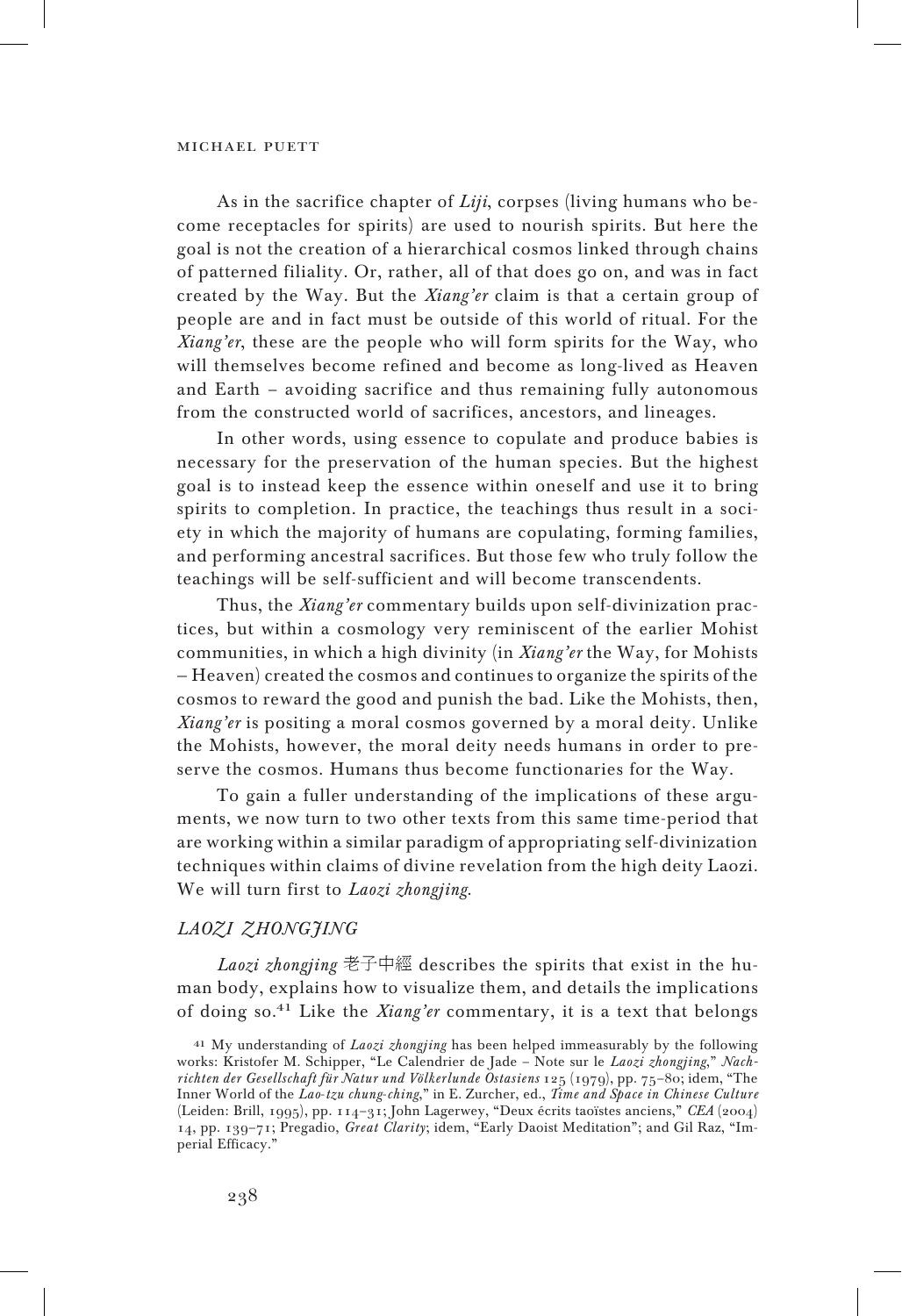to the period of China's early middle ages – the late-second to third centuries.<sup>42</sup> It is presented as the words of Laozi. As the author states in the concluding section:<sup>43</sup>

I at the appropriate times have myself recorded and circulated these three chapters: the upper, lower, and central classics.<sup>44</sup>

As Schipper points out, the *Daodejing* was referred to in the Han as the upper and lower chapters. Moreover, he observes, the reference to the upper and lower chapters before the central one is telling:

The order of the enumeration precludes that these are three parts of the same work, as in that case we would have had the familiar *shang*, *chung*, *hsia* [upper, middle, lower] sequence. We should thus understand that the text means a *shang-p'ien* and a *hsia-p'ien* came first and then a *chung-p'ien* or a *chung-ching*… What is meant here must be that Lao Tzu first "testified" by revealing the *Tao-te ching* and that the present *Chung-ching* is a sequel.<sup>45</sup>

*Laozi zhongjing* is thus a supplement to the *Laozi*. The text presents itself as the central scripture, coming in between the upper and lower portions of the *Laozi* but written (or at least revealed for circulation) later. Unlike *Xiang'er*, which presents itself as a human commentary to the divinely-revealed text of the *Laozi*, *Laozi zhongjing* presents instead as a further revelation from Laozi, who is now bringing to completion the *Daode jing*.

The text presents the background for this revelation, namely, a coming apocalypse. Only the true persons, transcendents, and persons of the Way will survive.<sup>46</sup> The text begins by explicating the series of deities that exist within both the cosmos and the human body:

The Highest Great One is the father of the Way, [existing] prior to Heaven and Earth. He resides above the nine heavens, in the midst of Great Purity, outside the eight profundities, within the minute subtlety. I do not know his name. Primal *qi* is all he is.<sup>47</sup>

At the head of the pantheon is the Highest Great One, composed of primal *qi* and existing prior to Heaven and Earth.

<sup>42</sup> For discussions of the dating of the text, see Schipper, "Inner World of the *Lao*-*tzu chungching*," pp. 118–19; and Lagerwey, "Deux écrits taoïstes anciens."

<sup>43</sup> Here and throughout, my translations of *Laozi zhongjing* have been greatly helped by those given in the studies mentioned above.

<sup>44</sup> *Laozi zhongjing*, chapter 55, *Yunji qiqian* 雲笈七籖 (Beijing: Shumu wenxian, 1992; hereafter, *L ZZ J* ), 19.21.

<sup>45</sup> Schipper, "Inner World of the *Lao*-*tzu chung*-*ching*," p. 117.

<sup>46</sup> *L ZZ J*, chap. 52, 19.17. <sup>47</sup> *L ZZ J*, chap. 1, 18.1.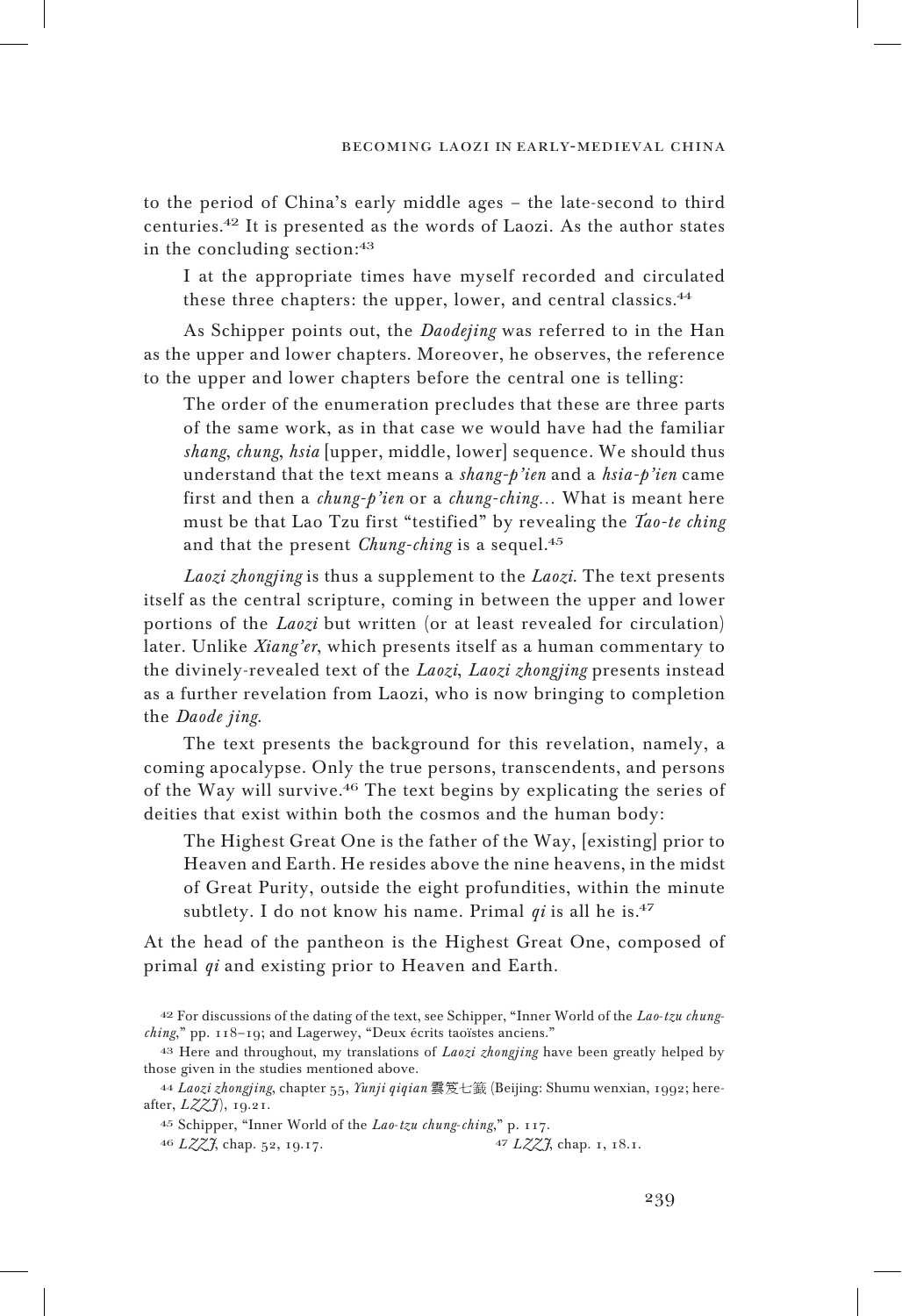The text goes on to describe how the Highest Great One is manifested:

As for his spirit, he has a human head and the body of a bird. He is shaped like a rooster. The five colors of the phoenix. Pearled clothing and dark yellow. He resides above your head, nine feet from your body, always within the violet clouds, below the flowery canopy. When you see him, say to him: "Highest Great One, Lord of the Way, your great grandson, your small Wang Jia  $\pm \mathbb{F}$ , in pureness of intent, is fond of the Way and wishes to achieve long life."48

Although his name is not known, he can still be visualized and beseeched to help the adept achieve long life.

We are next introduced to another figure:

The limitless, highest, original lord, is the Lord of the Way. He has a single body with nine heads, and sometimes transforms into nine men, all of whom wear robes with pearls of five colors and caps of nine virtues. He is the son of the Highest Great One, but is not his son; he emerged spontaneously of primal *qi*, and that is all.<sup>49</sup>

This next figure, the Lord of the Way, is thus the son of the Highest Great One. But, crucially, the Lord of the Way arose by spontaneous emergence, rather than copulation.

Like *Xiang'er*, *Laozi zhongjing* is trying to remove the adept from the lineage networks that usually control humans. But, unlike *Xiang'er*, *Laozi zhongjing* is doing so by positing another genealogical line descending down from the Highest Great One.

The description of the Lord of the Way continues:

He resides precisely on your head, on purple clouds, below the flowery canopy. When you see him, say, "August heavenly lord on high, highest lord of the Way, your great grandson, your small Wang Jia, am fond of the Way and wish to obtain long life. Nourish me, raise me; preserve me, protect me. Poisonous insects and wild beasts will all prostrate when they see me. Command that I will complete all that I do, and will obtain all that I seek." In the county of Highest Clarity, the town of Empty Vacuity, surnamed Vermilion Ignorance, named Brightness, and styled Thearch Village, he resides as a star in the Hooked Array of Great Subtlety. He is called the Heavenly August Great Thearch, Preserver of the Dazzling Po. Constantly remember it; do not forget it. Humans

<sup>48</sup> *L ZZ J*, chap. 1, 18.1. <sup>49</sup> *L ZZ J*, chap. 2, 18.1.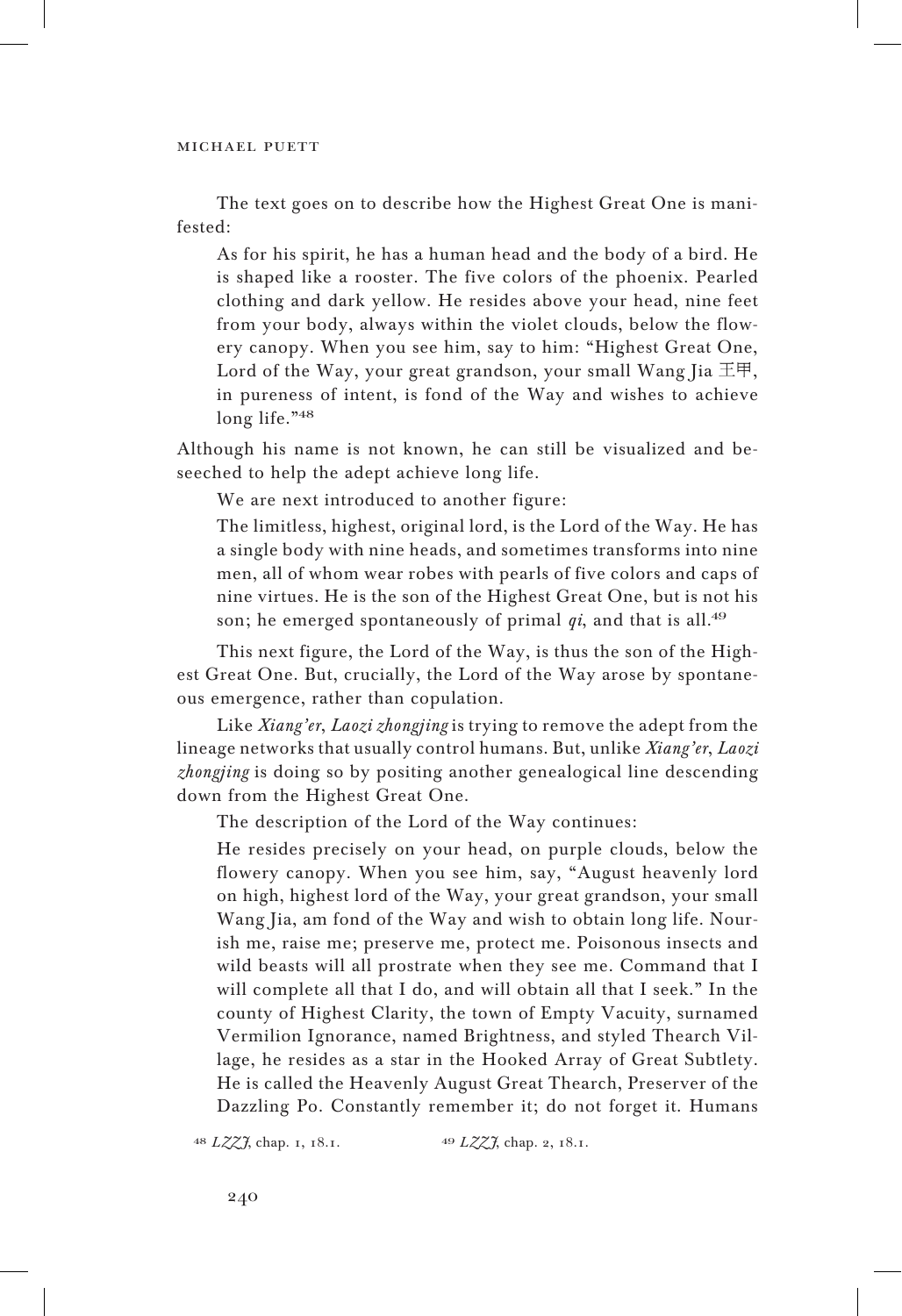also have it. Constantly visualize it between your eyebrows and connect it with the Mud Pellet,<sup>50</sup> and your  $qi$  will rise with the revolutions of the heavens.<sup>51</sup>

The text is thus laying out a pantheon of deities, descended from the Highest Great One. But the descent is through emanations of *qi*, rather than through sexual reproduction. Moreover, these deities exist not only in the cosmos but also within humans as well. By visualizing them, one can keep them in place and make requests of them. As in this example, the requests take the form of calls for long life and protection from dangerous elements.

Like the *Xiang'er* commentary, *Laozi zhongjing* is claiming that humans have spirits within themselves. But it takes this argument several steps further, claiming that this spirit world is not only hierarchically organized along Mohist lines but it is in fact genealogically connected as well. But the genealogical connection is one of spontaneous emergence, rather than copulation (or sacrificial construction).

Perhaps the most significant figure in this pantheon is Laozi himself: I am the child of the Way. Humans also have this; it is not only me. He resides precisely in the great storehouse ducts of the stomach, facing south, sitting on a bed of pearls and jade, with a flowery canopy of yellow clouds covering him. He wears robes of fivepieced pearls. His mother resides above, to his right, preserving and nurturing him. His father resides above, to his left, teaching and protecting him.<sup>52</sup>

Laozi is the child of the Way, but humans also have this child of the Way (that is, Laozi) within themselves.

Laozi then describes his own genealogical relationships:

Therefore the father is called High Yang, and his style name is Master Yang. The mother is called Great Yin, and her style name is Dark Radiant Jade Woman. One's [or, my] (that is, Laozi's) body is the Primordial Yang, its style name is Child Cinnabar (Zi Dan). The True Man is style-named Zhong Huang; he is the master of the True Me. He constantly teaches me the way of divine transcendence and long life. He constantly serves me to the left and right, resting in the Great Storehouse. He lodges in the spleen, together with Master Yellow Robe (Huang Shanzi). He guards me, and gives to the spirits what they need to obtain.<sup>53</sup>

<sup>50</sup> In section eight of the text, the Mud Pellet is identified as a deity in the brain.

<sup>51</sup> *L ZZ J*, chap. 2, 18.1–2. <sup>52</sup> *L ZZ J*, chap. 12, 18.7–8. <sup>53</sup> *L ZZ J*, chap. 12, 18.8.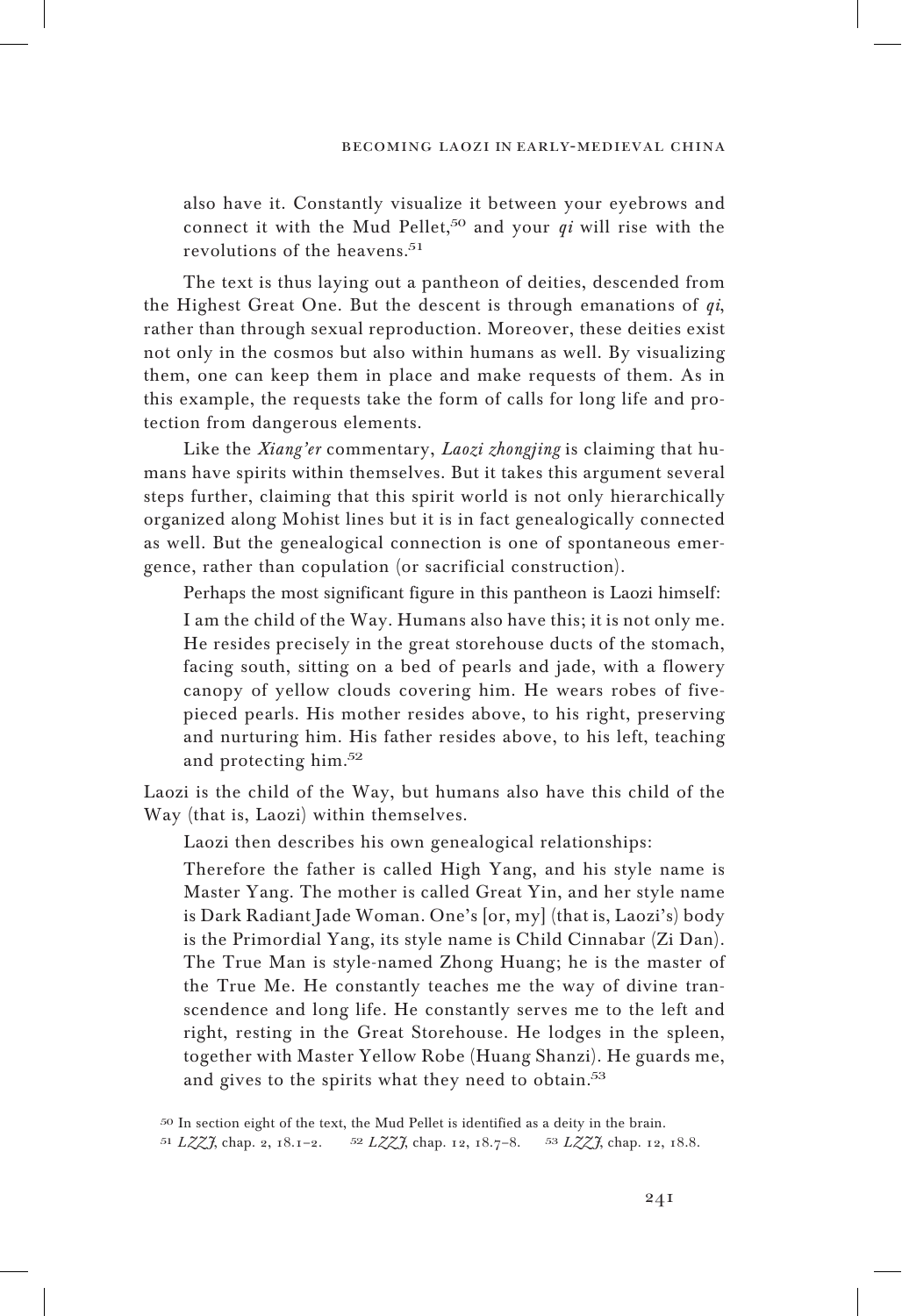Laozi explains that he exists in humans as a child of primordial Yang, with High Yang and Great Yin as his father and mother respectively. He is called "Child Cinnabar." The adept is thus called upon to visualize this figure:

Therefore constantly think of the True Man Child Cinnabar precisely in the great storehouse ducts of the stomach, facing south, eating yellow essence and red *qi*, and drinking and partaking of the Spring of Sweet Wine.<sup>54</sup>

After visualizing him, the adept should then think of Child Cinnabar as being the same size as himself:

Primordial Yang Child Cinnabar is nine-tenths of an inch long. Think of him and make him become the equal size of your body. When the father and mother nourish him, you thereupon attain divine transcendence.<sup>55</sup>

The adept can thus obtain divine transcendence.

The adept thus in a sense becomes Laozi. He visualizes the child of the Way as the equal size of his own body, and is nourished only by yellow essence and red *qi*. The latter, moreover, are delivered by the Father and Mother – High Yang and Great Yin – a genealogical relationship based entirely outside of the domesticated relationships of humans in the world of death. In both sustenance and genealogy, the adept thus becomes linked to the emergence of primal *qi*, instead of being tied to the domesticated networks of humans.

However, the text does not stop at simply calling for the adept to remove himself from these networks. On the contrary, the adept is called upon to incorporate the other gods into these relationships of *qi* and essence, instead of the relationships of domesticated human sacrifice. Unlike *Xiang'er*, then, in which the adept is called upon to stop sacrificing, *Laozi zhongjing* calls upon the adept to continue doing so:

Constantly by means of the four seasons, sacrifice to my ancestors. In the first month, on a *hai* day, when the cock crows, sacrifice in the suburbs (*jiao*) and at the ancestral temple. In the second month, on a hai day, sacrifice to the earth altar (*she*), [Hou] Ji, Feng Bo, and Yushi.<sup>56</sup>

But these sacrifices are all done internally to the body, and are thus performed utilizing the *qi* of the human body:

The suburb (*jiao*) is on the head, at the opening to the brain. The ancestral temple on the top portion of the backbone. The earth

<sup>54</sup> *L ZZ J*, chap. 12, 18.8. <sup>55</sup> *L ZZ J*, chap. 12, 18.8. <sup>56</sup> *L ZZ J*, chap. 12, 18.8.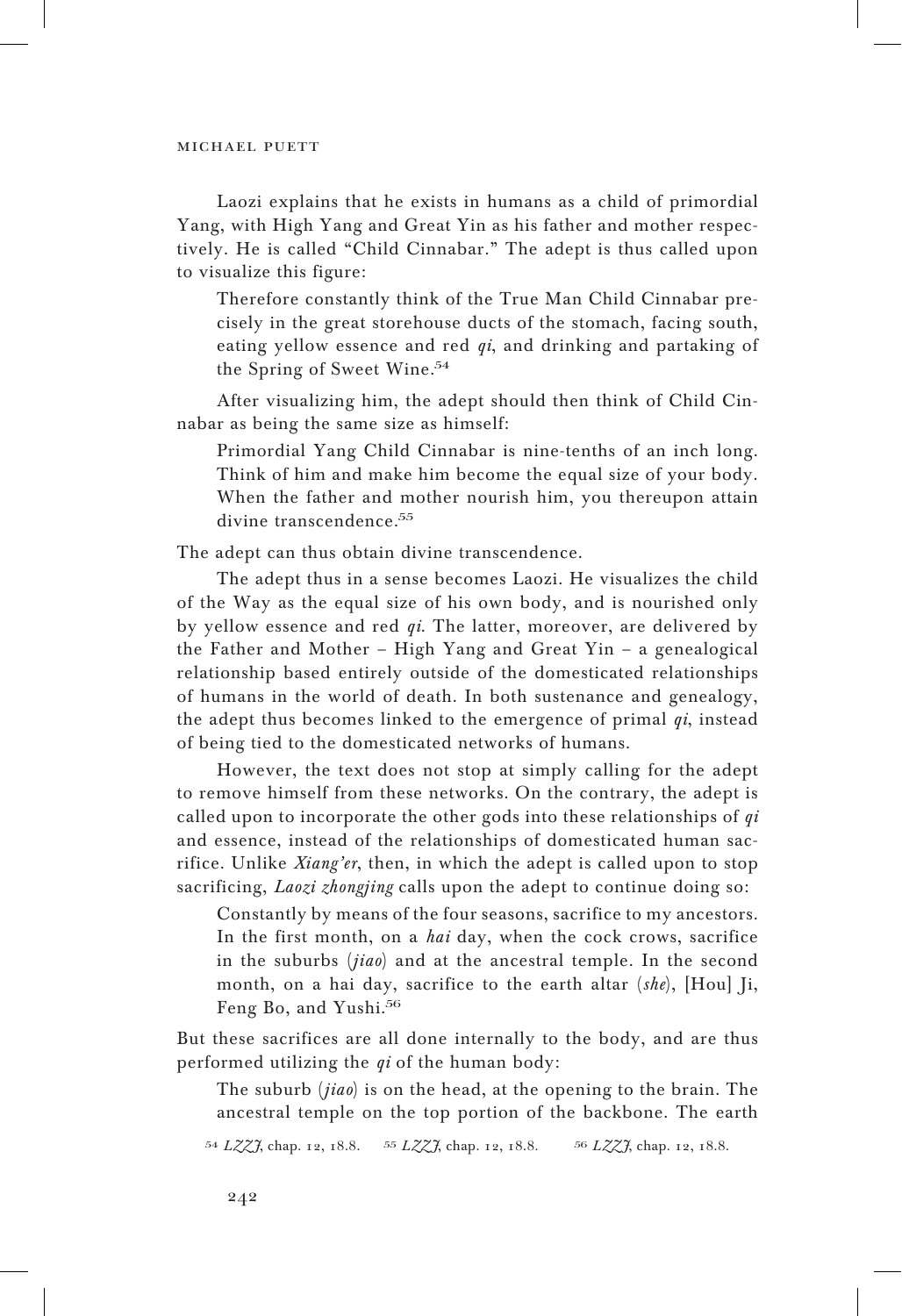altar (*she*) is on the left end of the spleen. The altar to [Hou] Ji is at the extremity of the great intestines.<sup>57</sup>

Instead of opposing sacrifice for the adepts, as in *Xiang'er*, in *Laozi zhongjing* we get a separate genealogical line based on emergence from *qi*. These figures also exist in the human body, and the adept then brings ghosts from the sacrificial cult into this new lineage as well. Thus, instead of transforming the ghosts into a constructed sacrificial lineage, as in the world of classical sacrifice, the adept here refines the ghosts and brings them into this other lineage based upon emanations of *qi*. The consequence of this is that even the major figures of the sacrificial cult are thus brought into this network based upon emanations of *qi*.

In many ways, such an argument is comparable to that of the *Xiang'er* commentary. Both the texts are discussing practices seen as having been revealed by the god Laozi – in the case of *Xiang'er* the claim is made as a commentary to the revealed text of the *Laozi*, while *Laozi zhongjing* claims to be a further revelation of the text of the *Laozi*. Both texts also posit a cosmology structured by a pantheon of higher deities, centered or directed by Laozi and removed from the ghosts of sacrificial practice. Laozi is then seen as offering divine revelations for humans to follow. These divine revelations call upon the adept to nourish spirits. Although the forms of nourishment differ – completing spirits in the case of *Xiang'er*, visualization of the spirits in the case of *Laozi zhongjing* – both involve attempts to use the energies and essence in the practitioner's body to work with the spirits. In both cases, the result is that the adept will become a transcendent, achieving long life and transcending the world of human sacrifice.

But the differences are telling as well. For *Xiang'er*, the pantheon of higher deities is defined very much along Mohist lines: a hierarchy of divinities that reward the good and punish the bad. Moreover, again like the Mohists, the commentary clearly calls for a social hierarchy to be created in which those who successfully follow the precepts of the Way would be promoted and those who do not would be punished. A social hierarchy, in other words, that would parallel the cosmic hierarchy above.

Both the cosmology and the social world it is calling for are clearly very structured. If the text was not written within the Celestial Masters, it is easy to see at least why a hierarchical community like the Celestial Masters would appropriate it and attribute it to their founder: the key

<sup>57</sup> *L ZZ J*, chap. 12, 18.8.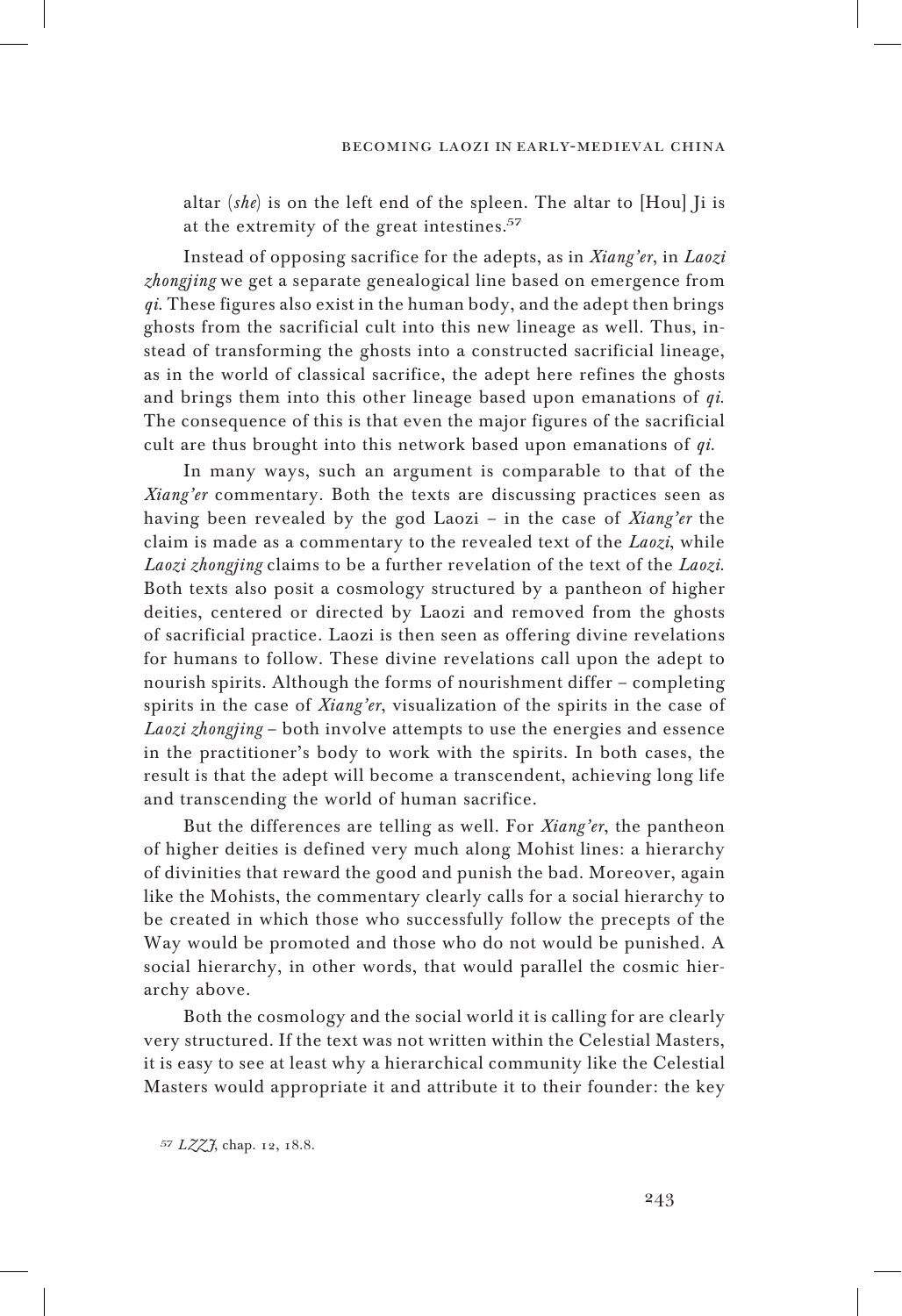for the text is for humans to submit themselves to the admonitions of the high god Laozi, as properly explicated by the commentary.

Relatedly, the "One" in the *Xiang'er* commentary is explicitly defined as being outside of the human body. And Laozi is thus by definition outside the human body as well: Laozi is the One, and it simply takes on human form as Laozi to give revelations to humanity. Laozi never locates himself in the human body. Accordingly, the cosmology of the *Xiang'er* consists of the One sending energies through the cosmos, and humans are called upon to use their bodies to utilize these energies to complete spirits.

There is an implicit macrocosmic/microcosmic set of correlations in *Xiang'er*, in which the adept is completing spirits in his body as the Way is doing so in the cosmos at large. But the text clearly draws a limit to these parallels by emphasizing strongly that the Way is not in the human body.

The *Laozi zhongjing* cosmology differs on these points. This work posits a very explicit set of macrocosmic/microcosmic parallels between the spirits in the cosmos and those in the human body, and these parallels significantly include Laozi himself. The implications of following the practices revealed by Laozi thus become more radical.

In the case of *Xiang'er*, following the admonitions of the Way results in the adept becoming self-sufficient, long-lived, and removed from the lineage and sacrificial constructions of other humans. For that of *Laozi zhongjing*, the adept becomes like Laozi himself. In contrast to the *Xiang'er* commentary, the Laozi of *Laozi zhongjing* claims that he exists in the body of the adept as well: he exists as a child, and the adept is called upon to visualize him as being the same size as his own body. The adept thus becomes like Laozi, nourishing spirits within himself and refining the spirits and ghosts that are the objects of human sacrificial practice as well.

## *Huan gting jing*

The final text to which we turn is *Huangting jing* (outer version, otherwise called the 太上黃庭外景玉經), a meditation text from the third or fourth century of the common era.<sup>58</sup> Like the *Xiang'er* commentary

<sup>58</sup> *Huangting jing* exists in two different forms, an outer version and an inner version. The latter is much longer than the former; it also includes all of the former and elaborates upon it. Schipper has argued persuasively that the outer version is the earlier one, while the inner version represents a later interpretation of the outer one. See Schipper, *Concordance du*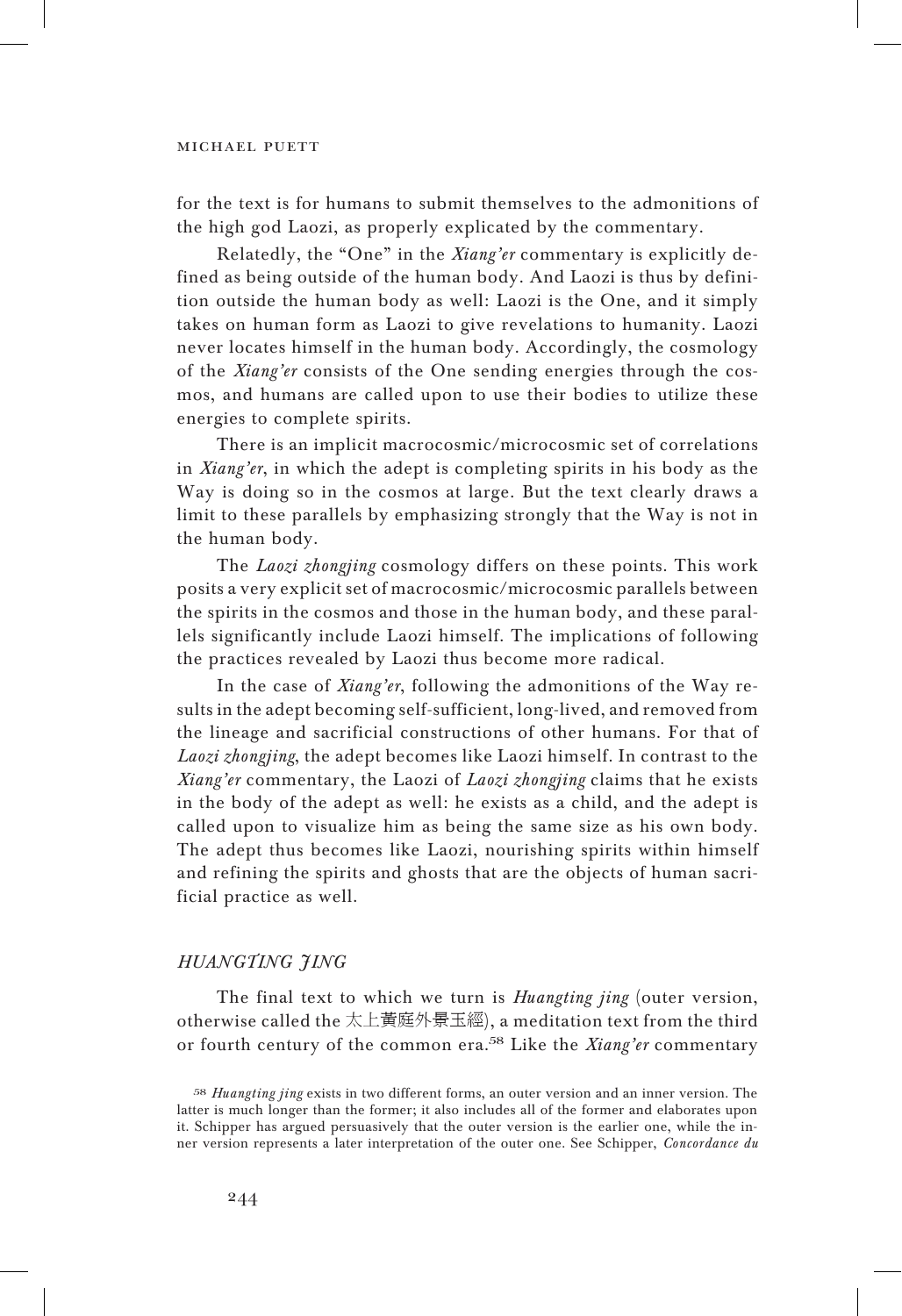and *Laozi zhongjing*, *Huangting jing* claims the practices it advocates to be divine revelation by the god Laozi.<sup>59</sup> Also like *Laozi zhongjing*, the text claims that it itself is such a revelation. At the very opening, the text frames itself as a creation of the divine Laozi:<sup>60</sup>

Laojun, residing alone, created 作 the seven word [verses] to explain the bodily form and the various spirits.<sup>61</sup>

The text is thus a revelation from Laozi explicating the spirits that exist in the human body.

The ensuing description begins by explaining the layout of the human body:

Above, there is the Yellow Court, below is the Pass Primordiality, Behind there are the Dark Towers, in front there is the Gate of Destiny.<sup>62</sup>

Unlike in *Laozi zhongjing*, the descriptions in *Huangting jing* do not specify precisely where each of the places can be found in the physical human body. The work rather describes the system relationally: the Yellow Court is above, the Pass Primordiality is below, etc. Thus, each place is only defined in relation to the others.

The various commentaries to *Huangting jing* do try to match the places described with particular places in the human body and to define which spirits are being described. But they disagree amongst themselves. It may be, therefore, that the text is not asking the adept to find a one-to-one correspondence between the places described and particular locations in the physical human body. The adept is rather being asked to think about the places described relationally.

A similar point can be made about the spirits in the body. As in *Laozi zhongjing*, *Huangting jing* describes the spirits in each place, but unlike *Laozi zhongjing*, it does not explicate the pantheon of these spirits,

*Houang*-*t*'*ing King*: *Nei*-*king et Wai*-*king* (Paris: Publications de l'Ecole Française d'Extrême-Orient, 1975).

<sup>59</sup> My understanding of the *Huangting jing* has been helped greatly by the following works: Schipper, *Concordance du Houang*-*t*'*ing King*: *Nei*-*king et Wai*-*king*; idem, *Taoist Body*; Maspero, *Taoism and Chinese Religion*; Robinet, *Taoist Meditation*; Pregadio, *Great Clarity*; idem, "Early Daoist Meditation."

<sup>60</sup> Here and throughout, I have benefitted greatly from the translations given in Maspero, *Taoism and Chinese Religion*; Schipper, *Taoist Body*; Robinet, *Taoist Meditation*; and Pregadio, *Great Clarity*; Livia Kohn, *The Taoist Experience*: *An Anthology* (Albany: State University of New York Press, 1993), pp. 181–88.

<sup>61</sup> *Huangting jing*, in *Yunji qiqian* 雲笈七籖 (Beijing: Shumu wenxian, 1992; hereafter, *HTJ*) 12, pp. 28–29.

<sup>62</sup> *HT* $f$  12, p. 29.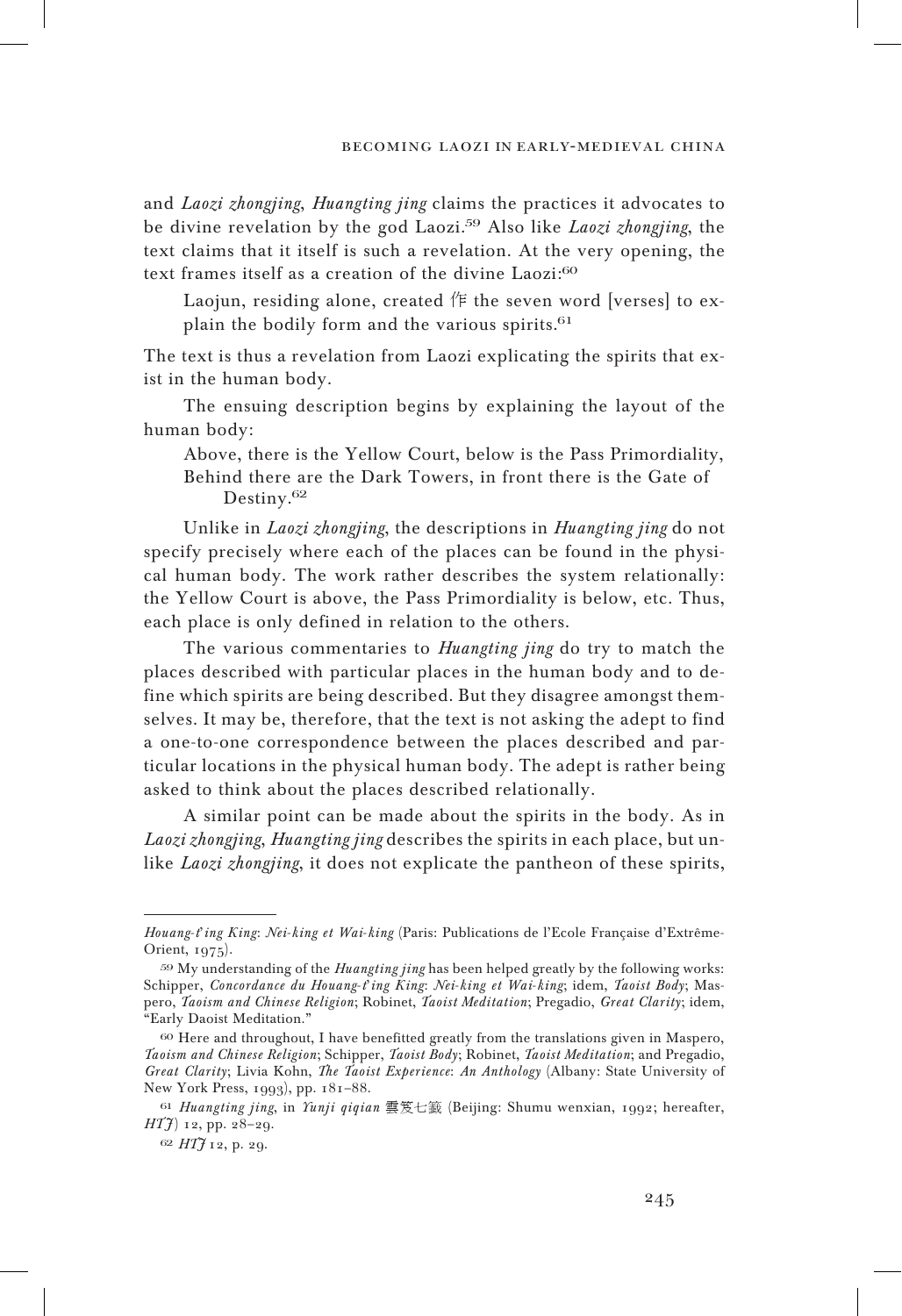and often does not even name them.<sup>63</sup> One significant exception to this lack of identification of the spirits in the body is Laozi himself:

The Ming Tang proceeds in four directions, taking as its model the primordial sea;

The True Man Cinnabar Child is precisely me, in front.<sup>64</sup>

The text notes that Laozi himself exists in the form of a child within the adept, as was the claim of *Laozi zhongjing*, a work that also presented itself as a writing by Laozi . But given that, in general, *Huangting jing* does not name the spirits and does not explain a correspondence between its descriptions and the human body, how was the text supposed to be used? And what is the text arguing?

The emphasis in its opening portion concerns how the adept must breathe so that the proper energies can be moved through the body:

Inhaling and exhaling within the stove, entering the Cinnabar Field

The pure water of the jade lake bathes the potent root.

If one is able to practice it one can exist for a long time.

In the Yellow Court there is one wearing red clothes.

The Pass Primordiality is locked; closed are the two doors.

The Dark Towers on either side are distantly high.

In the Cinnabar Field the essence and *qi* (energies) are subtle.

The pure water of the jade lake rises and generates fat.

The potent root is firm; it does not decline with age.

In the central lake there is a noble man wearing crimson and red.

Three inches below the field, a spirit resides.

When interior and exterior are separated, close them.

The interior of the shelter for the spirits must be kept in order.<sup>65</sup>

The result is that the spirits are nourished and stay within the body. Moreover, the various spirits living within the body become linked:

Externally, provide a basis for the three yang, and they will come of their own accord;

Internally, preserve the three spirits; you can live long.

- The *hun*-souls desire to ascend to the heavens and the *po*-souls to enter the depths.
- If you make the *hun*-souls return and the *po*-souls come back, the Way will be spontaneous (*ziran*).<sup>66</sup>

<sup>63</sup> The inner version does name the spirits. Although this could represent an accurate portrayal of the intent of the outer version, but it also may represent a later attempt to argue for a particular pantheon – much like the later commentarial disputes over how to map the body cosmology of the text onto particular places in the physical body.

<sup>64</sup> *HT J* 12, p. 34. <sup>65</sup> *HT J* 12, pp. 29–31. <sup>66</sup> *HT J* 12, pp. 42–43.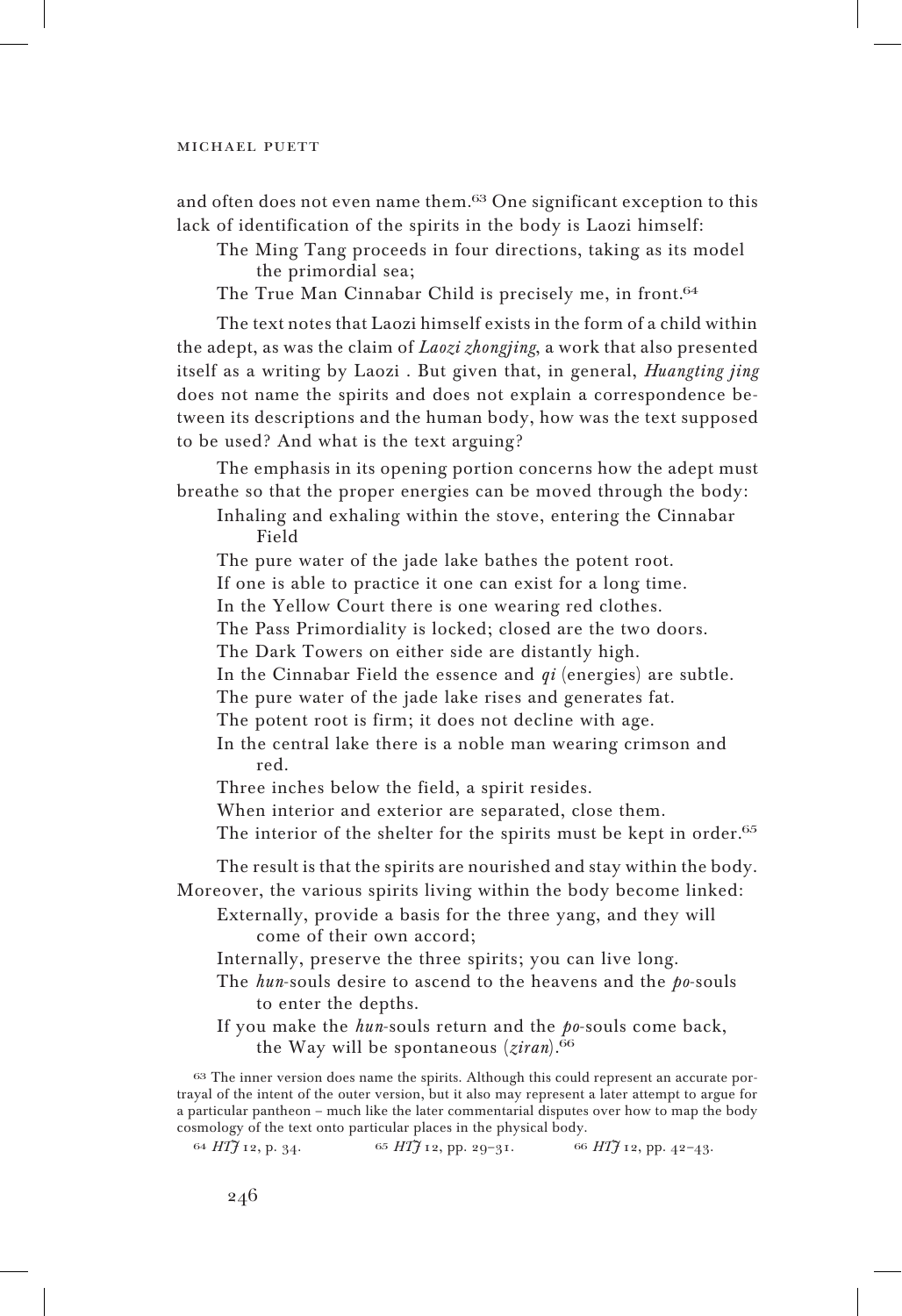The adept thus preserves the spirits and links them together.

The implication is that when humans fail to undertake these practices, the spirits and souls tend to disburse from the body. Indeed, as the text argues, humans and transcendents are not inherently different at all from each other. The difference comes from the fact that most humans dissipate their energies and spirits, whereas the transcendents do not:

- The transcendents and masters of the Way do not have anything different.
- It is that their accumulated essence is brought to harmonize with their concentrated humaneness.
- Humans exhaustively eat the grains and the five flavors,
- While they (the transcendents and masters of the Way) only eat the *qi* of the most harmonized yin and yang.
- Therefore they are able to not die and to move together with Heaven.<sup>67</sup>

By feeding on *qi* rather than on domesticated grains, the transcendents do not die.<sup>68</sup>

If humans do this, they will link the various locations and spirits through the center — the Yellow Court. When it works, the body functions as a whole, with a proper circulation of *qi* (energies) and essence connecting the various deities through the center in the Yellow Court, where Laozi himself resides.

The overall cosmology of the text is thus clear. The cosmos itself is the body of Laozi, and is also ruled from the center, where Laozi himself resides. The adept, who at the beginning has Child Cinnabar (the young Laozi) living within his body, slowly becomes like Laozi himself through this process of visualizing the spirits and linking them together through the movements of energies and essence. The human body thus becomes a microcosm of the cosmos. Laozi himself incorporates the entire cosmos, and the adept's body slowly comes to do the same at a microcosmic level.

And why should humans do this? At the very least, humans gain longer life by following these practices – they no longer dissipate the energies and spirits within themselves, and they accordingly become transcendents. In the *Xiang'er* commentary, humans seem to serve a cosmic function as well by following these revelations of Laozi: by cultivating spirits, they helped to refine the cosmos and slow down the decay that was set in precisely because of the existence of humans.

<sup>67</sup> *HT J* 12, pp. 44–45.

<sup>68</sup> On the issues of consuming *qi* rather than domesticated grains, see the excellent discussion by Campany in his *Making Transcendents*, pp. 62–87.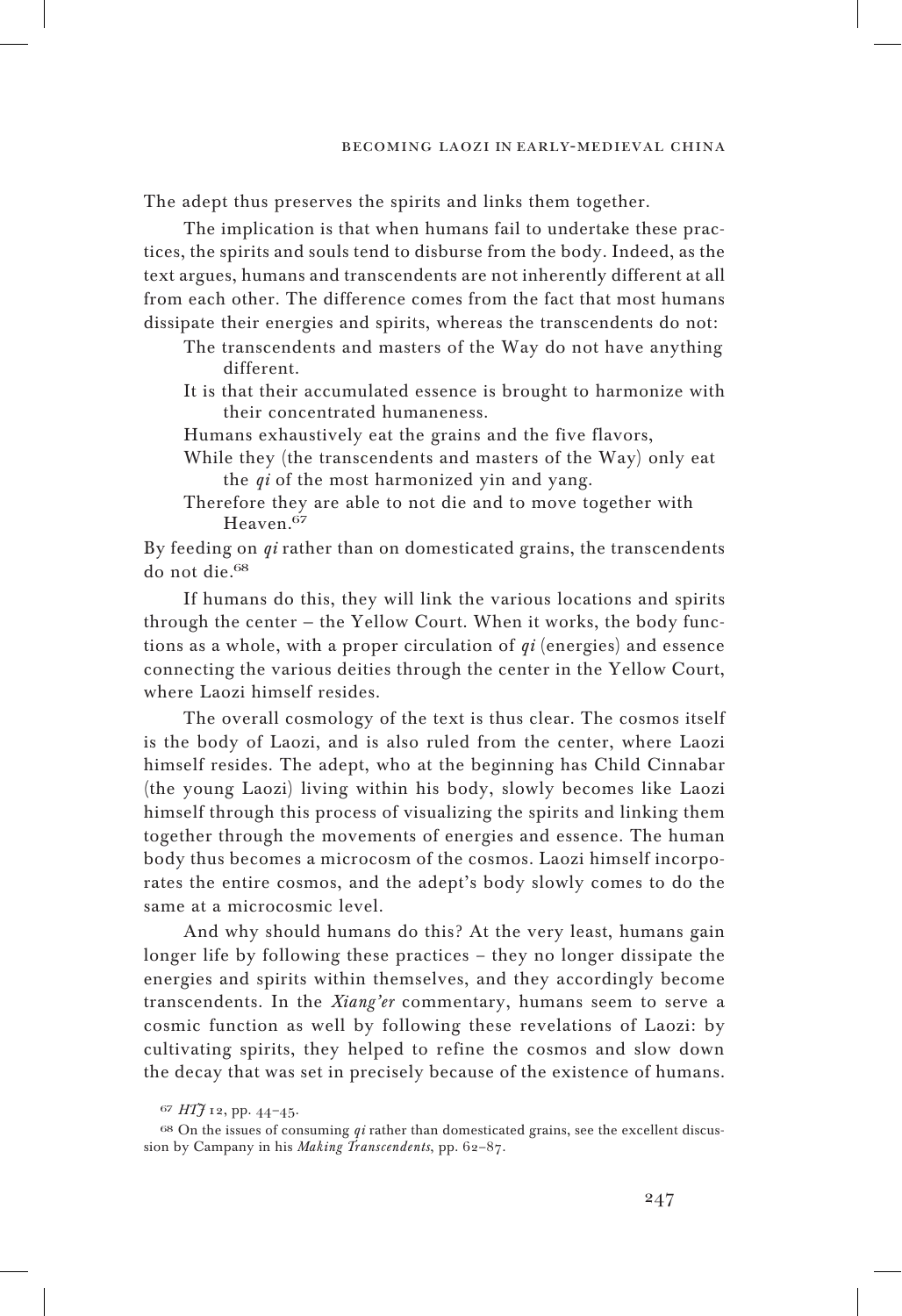This may be true in *Huangting jing* as well, but no such larger argument is made explicitly.

Like *Laozi zhongjing*, the goal of *Huangting jing* is thus one of centering. In some ways, this is similar to the centering acts described in the sacrifice chapters of the *Liji*, in which the ruler would use sacrifice to connect the various cults and define himself as the center. And it is even more similar to the attempts in Han Wudi's sacrificial system to link the various spirits through the ruler's circulation throughout the realm, thereby divinizing himself. But here these acts are done not by sacrifice and not by traveling throughout the realm but through the circulation of energies and essence within the human body, thus connecting spirits at a higher cosmic level. And, crucially, the key for the system's working is that the cosmos is run by Laozi, who occupies the center. The adept's centering acts are thus not a human attempt to unify the disparate spirit world; it is Laozi who reveals the techniques for humans, and the adept can only succeed by becoming, at a microcosmic level, like Laozi for the cosmos as a whole.

## CONCLUSION

In all three texts discussed, we have noted, despite their differences, a common set of themes. All three represent an attempt to appropriate the techniques of human self-divinization that had developed in the Warring States and Han periods, along with its *qi*-based cosmology and its assertion of the Great One as the source of everything. At least *Laozi zhongjing* and *Huangting jing* also appear to be appropriating the general vision of divinization developed in the imperial sacrificial system of Han Wudi as well, in which the emperor would circulate throughout the realm and personally sacrifice to the local spirits, thus linking them through himself and ultimately divinizing himself in the process. And this cosmology was also, of course, rooted in the Great One, in this case posted as a higher divinity than Heaven.

But, for all three texts, such practices are presented not as human attempts to gain divine powers but rather as divine revelations from the god Laozi (associated with the Great One), offering the practices as ways to save those few humans willing to undertake the practices and, to varying degrees in the three texts, to help refine the spirits and thus the full cosmos as well. Instead of humans developing practices that will allow them to divinize themselves and get closer to the Great One, it is the Great One that on the contrary gives divine revelations and practices to humans.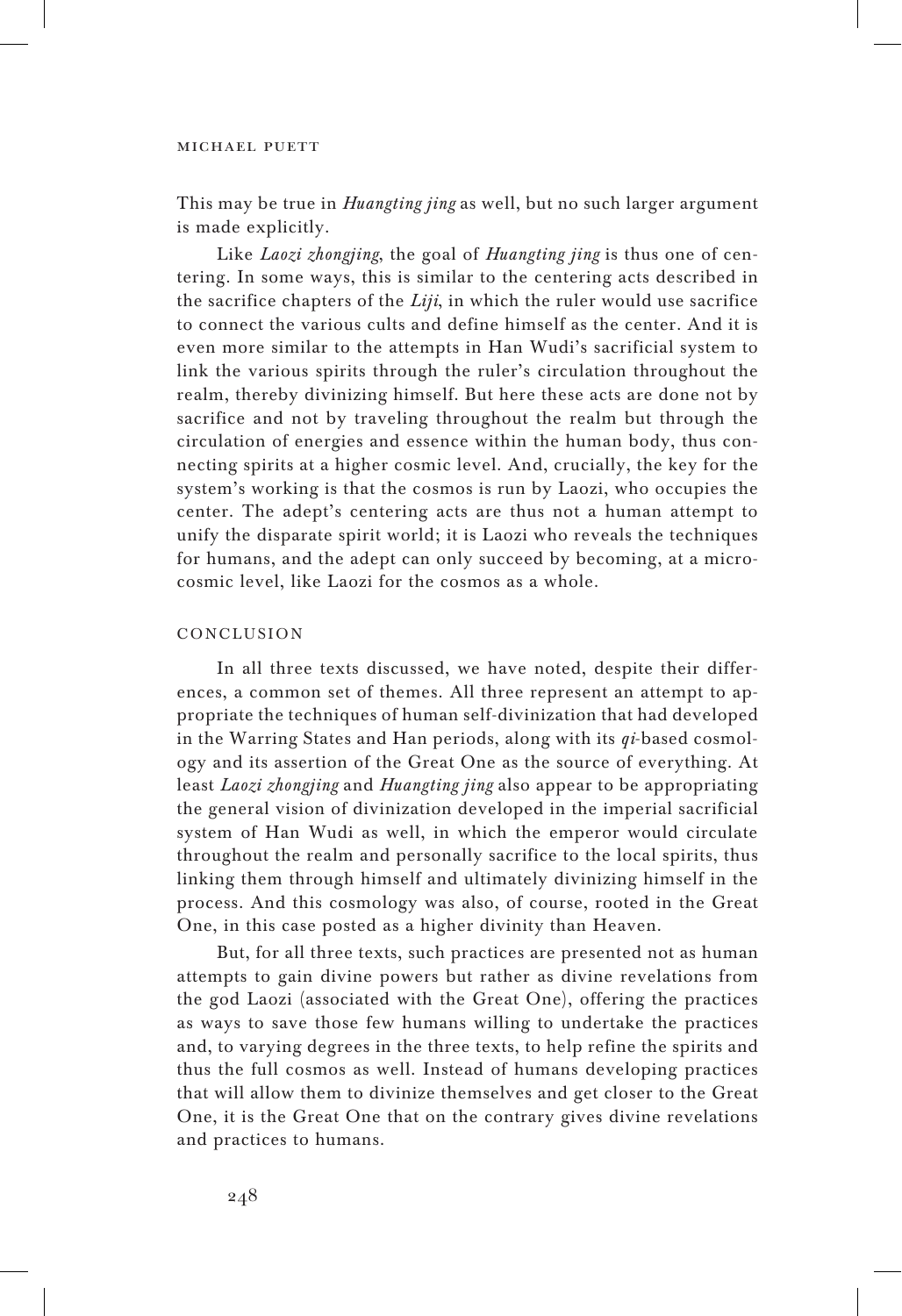The implications of such an argument cannot be over-exaggerated. If one looks at religious practices in the Warring States and early Han, one of the characteristics that is striking is the degree to which those practices are human attempts to control, mollify, or transform divine figures – figures who were consistently portrayed as capricious and potentially dangerous. Sacrifice, of course, was the dominant such practice, and self-divinization techniques were a later attempt to control spirits by becoming a higher spirit oneself.

The Mohist community asserted, very much against the dominant religious practices of the day, that the divine powers were in fact noncapricious, moral, and working to help humanity. Indeed, they argued, it was in fact Heaven – a moral high god – who created the cosmos and political institutions to help humanity and who handed down teaching to guide human behavior. Heaven also presided over a hierarchy of moral divinities who would reward or punish humans according to whether humans acted properly.

But such a position, as we saw, had little impact on the religious landscape of early China. The more significant debates in the early period rested rather on the human response to a world seen as haunted and populated by capricious spirits.

It is thus crucial to emphasize the significance of the fact that all three texts under discussion strongly assert the claim that a noncapricious high god – defined as Laozi in all three – runs the cosmos and hands down revelations for humanity. In the *Xiang'er* commentary, the parallels with the cosmology of the earlier Mohist communities are strong: the high god not only hands down revelations but also rules over a pantheon of spirits who reward the good and punish the bad, but also calls on humans to create a comparable social hierarchy. Yet all three texts carry out critiques of the dominant religious practices of the day much further than the Mohists ever did. Although the Mohists opposed the notion that spirits were capricious, and opposed the notion that humans should try to control them through sacrifices, they did still advocate the practice of sacrifice: the key for the Mohists is that sacrifice should be performed not to transform the spirits but rather to inculcate in humans their gratitude to the moral pantheon of divinities.<sup>69</sup>

In contrast, all three of the texts discussed here, albeit in somewhat different ways, opposed the practice of sacrifice altogether. In the conceptions found in *Xiang'er*, Laozi values ancestral sacrifices, but he does

<sup>69</sup> Puett, *To Become a God*, pp, 101–4.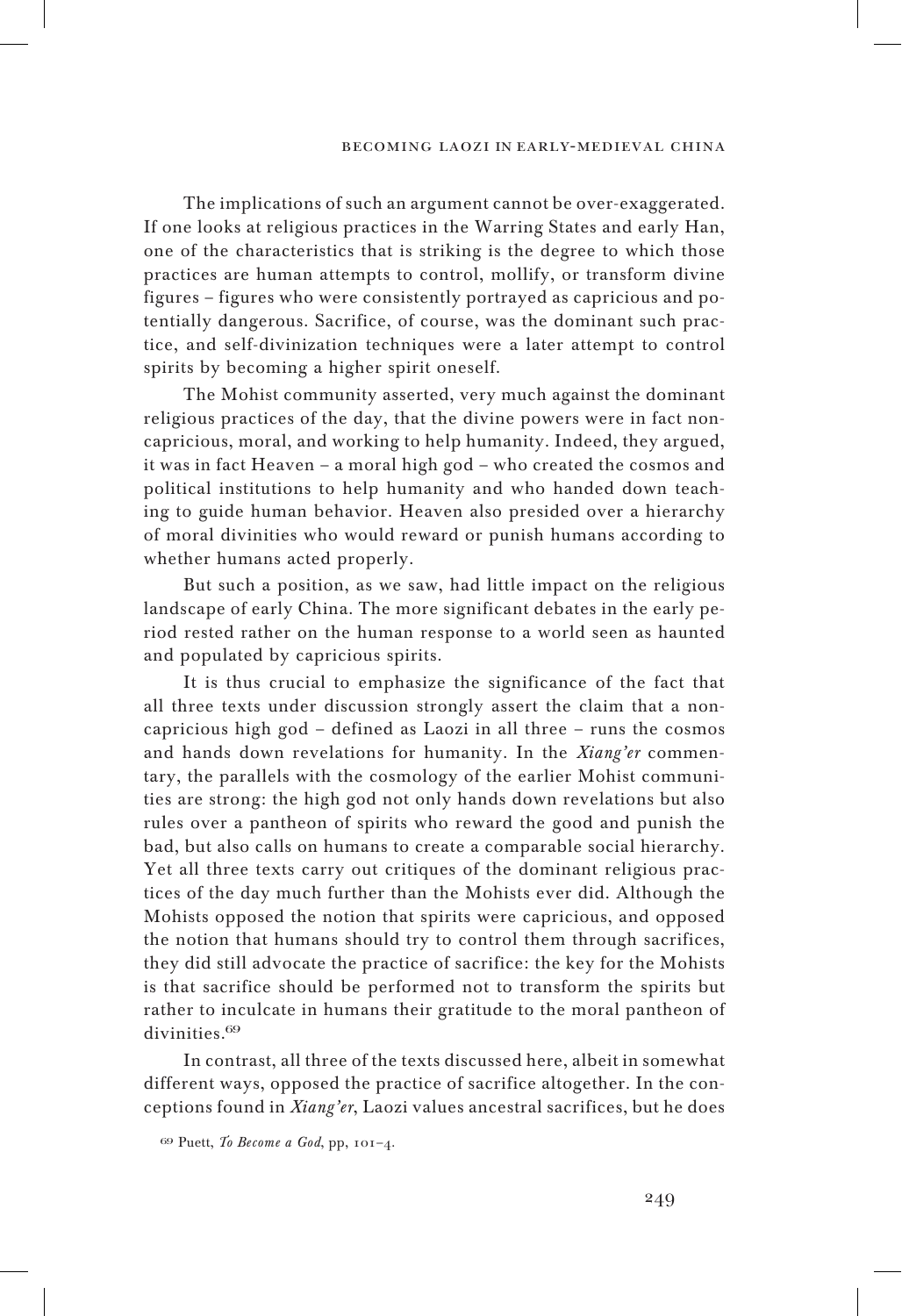so as part of a support for humans' procreating and creating lineages – a lesser use of the essence, but one that was necessary in order to keep the human species from dying out. But followers of the Way were called upon to avoid sacrifice altogether. And even those sacrifices that were going to continue among the lesser humans (the walking corpses) would only be for deceased humans. Spirits, on the contrary, are grown through essence, and are certainly never offered sacrifices.

Thus, most humans face death, have to procreate to continue their lines, become ghosts after death, and have to receive sacrifices to be made into an ancestor. But this path, necessary to continue the human species, is also destructive of the cosmos. Thus, Laozi gives us revelations, teaching us that instead of dissipating our energies and essence, we can instead use them to nourish spirits, thus becoming transcendents and helping to refine the cosmos.

In *Laozi zhongjing* the point is asserted even more strongly, and certainly with greater elaboration. There exists, according to the text, an entire pantheon of spirits who are emanations of primal energy. They exist both in the larger cosmos and within the human body. One does not sacrifice to them but rather visualizes them according to the practices revealed by Laozi. Moreover, even the gods that were commonly recipients of sacrifice at the time, including deceased humans, exist as well within the human body, and here too one does not sacrifice to them but rather visualizes them and nourishes them with energies and essence.

Although the outer version of *Huangting jing* does not lay out its pantheon explicitly, the general principles are similar to those of *Laozi zhongjing*. Here too there exists a set of spirits in the cosmos and in the human body. One does not sacrifice to them but rather nourishes them and links them through the circulation of energies and essence. And since this is what Laozi himself does in the larger cosmos, our bodies, when we nourish spirits, become like Laozi himself.

In all three texts, therefore, the argument is not that the ghosts of popular concern do not exist. There are indeed dead humans who eat ancestral sacrifices, are placed into lineage systems, and so on. But the argument of the three texts is that there exists a higher pantheon outside of the world of human procreation and outside of the world of sacrifice. And all three texts, albeit in slightly different ways, assert that these spirits exist in the human body as well.

In this opposition to sacrifice, all three texts were very similar to the Warring States and early-Han self-divinization techniques, which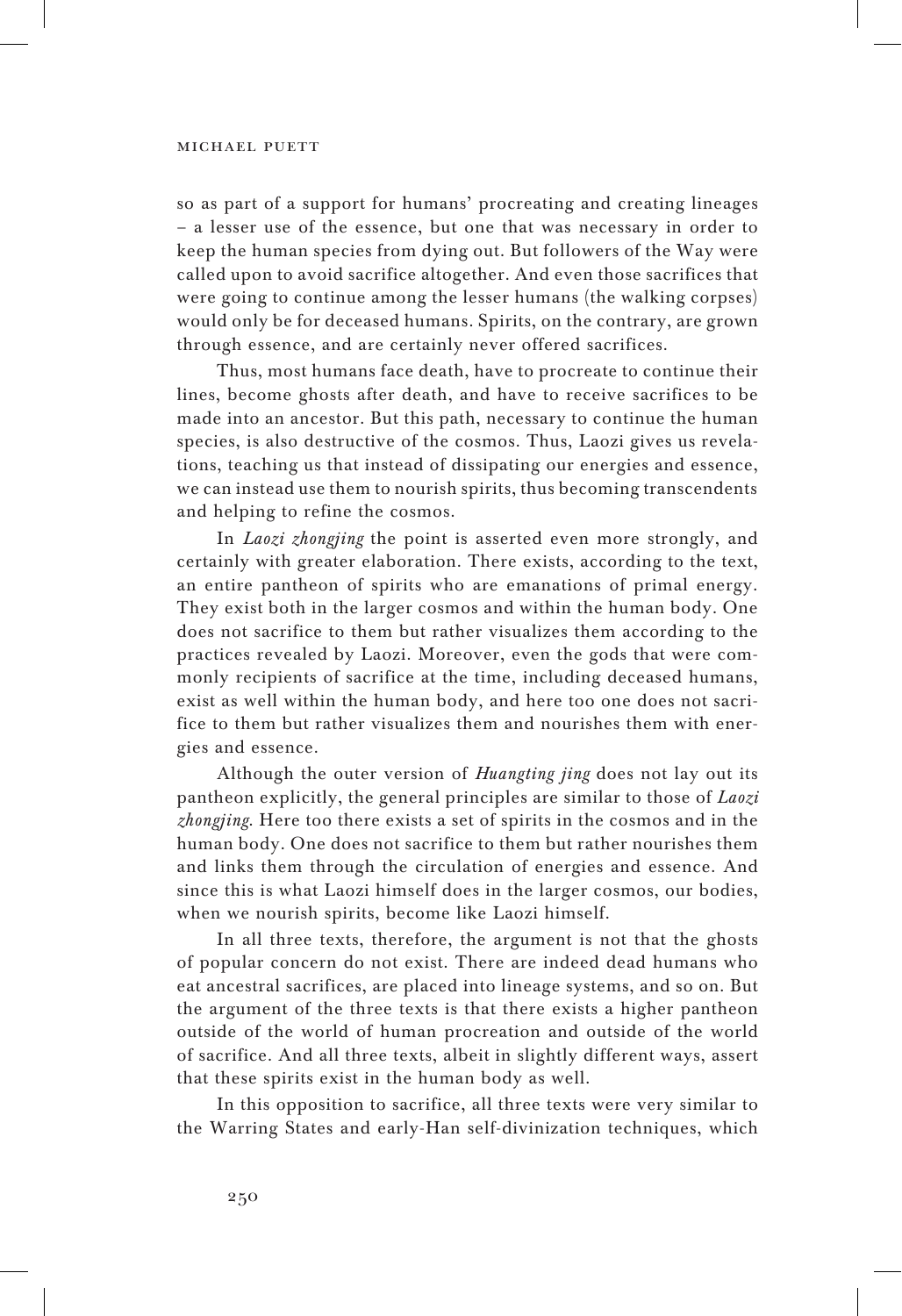#### becoming laozi in early-medieval china

also opposed sacrifice. And, in the case of the *Xiang'er* commentary, the practice of completing spirits is very comparable to that found in the self-divinization literature. But, in *Laozi zhongjing* and *Huangting jing* one finds the explicit advocacy of visualizing spirits.

One of the key issues with such a practice is that it builds upon many of the attributes of sacrificial practice. As mentioned before, sacrifice was an attempt to transform ghosts and capricious spirits into ancestors and (hopefully) supportive spirits. This involved defining the spirits, providing them with a form, and giving them a temple name within a hierarchy and set of connections determined by the human sacrificers. In other words, the goal of sacrificial practice was to form the highly capricious ghosts and spirits into specific roles defined by and for humans.

Spirit visualization is actually similar, but with the direction reversed. Here it is the highest deity who reveals the forms of the spirits to the humans (instead of having humans define the spirits), and the resulting benefits are thus a gift from the highest deity, rather than a human attempt to place capricious spirits into roles defined by humans. *Laozi zhongjing*, for example, designates for the spirits a form, name, and defined place in a hierarchy, and these are revealed by Laozi to the practitioner. The names, forms, and place, in other words, are not given by humans in an attempt to domesticate the spirits; Laozi on the contrary is revealing to humans what the names, forms, and place of the spirit really are.

Thus, the adept visualizes the form and name of each spirit and nourishes them through energies and essence. They are then connected through this process, and the human body comes to function as a unified cosmos, in which the spirits regulating each area are kept in place and linked to each other. The practitioner thus becomes the master of the spirits that he grows, nourishes, keeps in place, and connects into a single system.

Like the self-divinization techniques, the spirit visualization techniques involved attempts to cultivate the spirits that exist within the human body. And, like the sacrificial techniques, the practices were aimed at placing these spirits and defining their place. And like the much earlier Mohists, all of this is asserted in terms of a cosmology of a higher pantheon of deities, with a high god offering revelations to humanity.

This blending of earlier cosmological positions and practices would ultimately become tremendously significant in Chinese history. If the